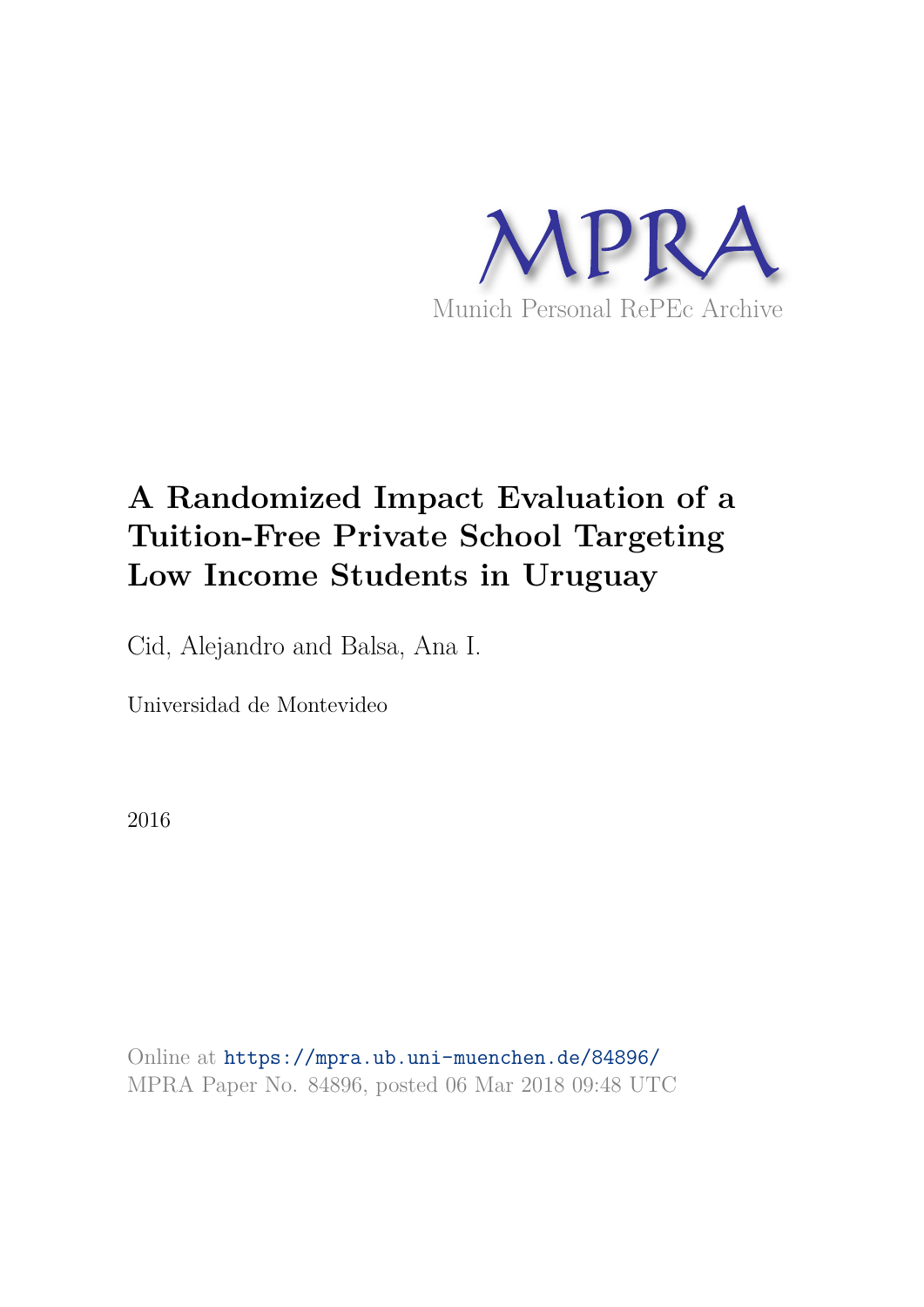If you want to see the published version, please go to: Journal of Applied Economics, 19(1), 65-94 http://www.sciencedirect.com/science/ article/pii/S1514032616300034

A Randomized Impact Evaluation of a Tuition-Free Private School

Targeting Low Income Students in Uruguay

August 9, 2015

Ana Inés Balsa <sup>a</sup>

Alejandro Cid<sup>b</sup>

abalsa@um.edu.uy, Department of Economics and Center for Applied Research on Economics. University of Montevideo. Prudencio de Pena 2544, Montevideo 11600, Uruguay; **b**<sub>acid</sub>@um.edu.uy, CORRESPONDING AUTHOR. Department of Economics and Center for Applied Research on Economics. University of Montevideo. Prudencio de Pena 2544, Montevideo 11600, Uruguay, phone: +598 27074461, fax:+598 27074461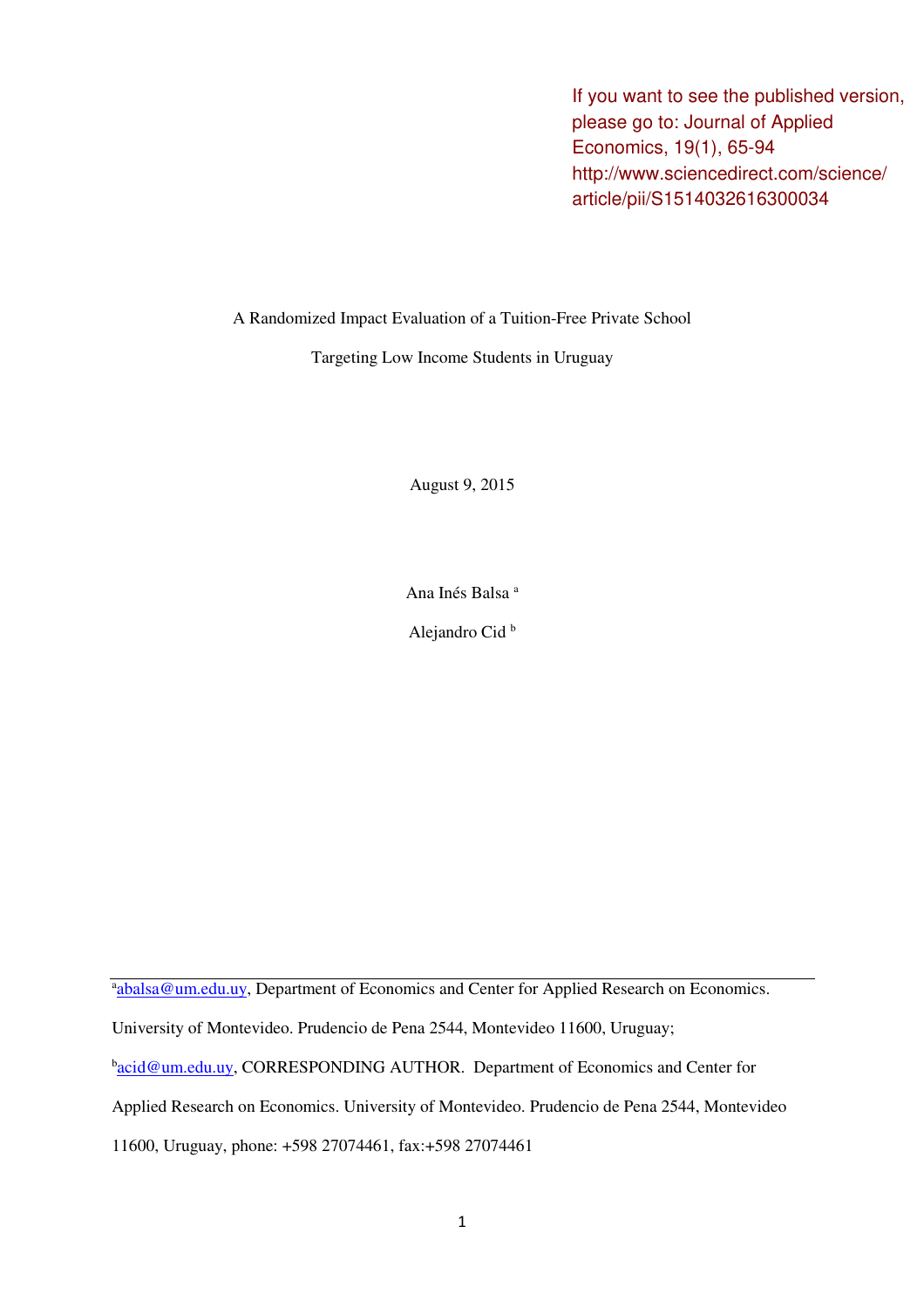#### Abstract

Using a randomized trial, we evaluate the impact of Liceo Jubilar, a tuition-free private school providing middle school education to poor students in Montevideo, Uruguay. The research compares adolescents randomly selected to enter the school with those not drawn in the school lottery. Several features of this school –the capacity to select personnel, a culture of high expectations, a safe and disciplined environment, differential teaching, extended instructional time, strong parental involvement, and a rich offer of extracurricular activities - contrast with the country's highly centralized public education system. We find large positive impacts of Liceo Jubilar on students' promotion rates and academic expectations. Our results shed light on new approaches to education that may contribute to improve opportunities for disadvantaged adolescents in developing countries.

JEL code: C93, I21, I25, I28

Keywords: Randomized controlled trial; privately managed education; low-income populations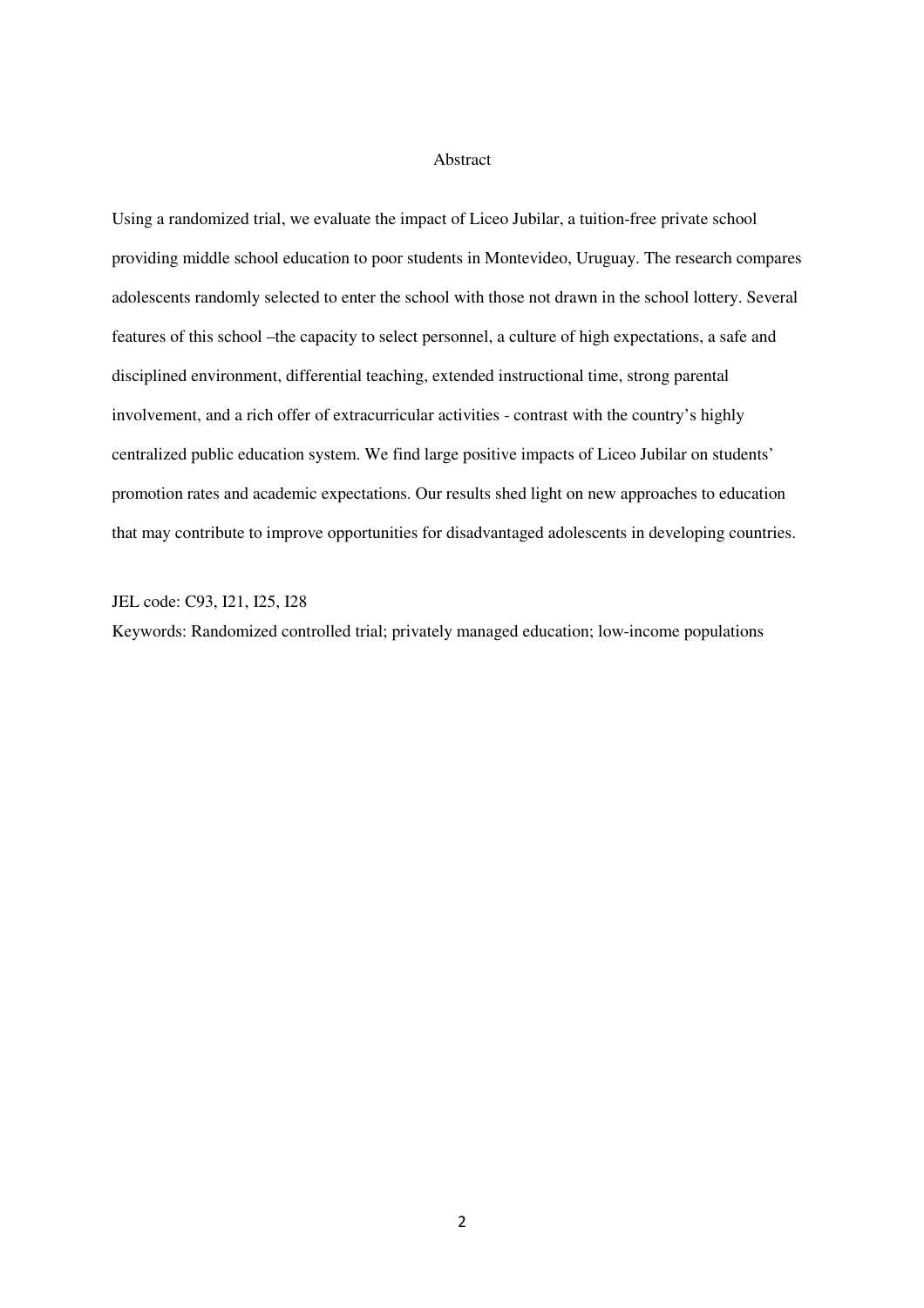#### **1. INTRODUCTION**

The low quality of public schooling has been pointed out as one of the main barriers limiting the expansion and quality improvement of secondary education in the developing world (Di Gropello 2006). In Latin America, despite significant expansions in access to secondary education in the past decades, low quality and high dropout rates remain a critical challenge. Almost half of Latin American adolescents drop out of school at some point during the secondary education cycle and nearly half of the 15 year olds in the region have difficulties mastering the most basic numeracy and reading skills (Graduate XXI 2013, Aristimuño & de Armas 2012). Other low-income countries in Africa and Asia that participate in international tests show deficits that put their median child at the bottom 15th percentile of children from richer countries (Andrabi, Das & Khwaja 2015).

Two main trends have emerged in developing countries as a response to the low quality of public education: decentralization of public education and an increase in private-sector provision (Bruns Filmer & Patrinos 2011). In this paper we shed light on the second development by evaluating an innovative education model that emerged in Uruguay in the early 2000's and that has been recently replicated in other regions of the country. Liceo Jubilar is a middle school that provides tuition-free schooling to low-income students in one of the poorest neighborhoods in Montevideo. It is financed by individual donations as well as corporate donations that are in return exempted from the payment of corporate income tax. The school has limited independence to innovate over academic contents, and does not differ from public schools in the observable quality or remuneration of the teachers. However, it operates over an extended academic schedule, has freedom to selectively hire personnel, uses differential teaching, provides an environment of discipline, safety, and belonging, and shows a strong involvement with the community.

Our impact assessment is based on the randomization of the students who applied to enter Liceo Jubilar by the end of primary school (sixth grade) in 2009. Our research design exploits the excess of applicants over the school capacity and the fact that participants were selected randomly. The lack of national level standardized tests in Uruguay makes the evaluation very costly, as we have to apply the cognitive tests, a task particularly expensive in the case of control subjects. This explains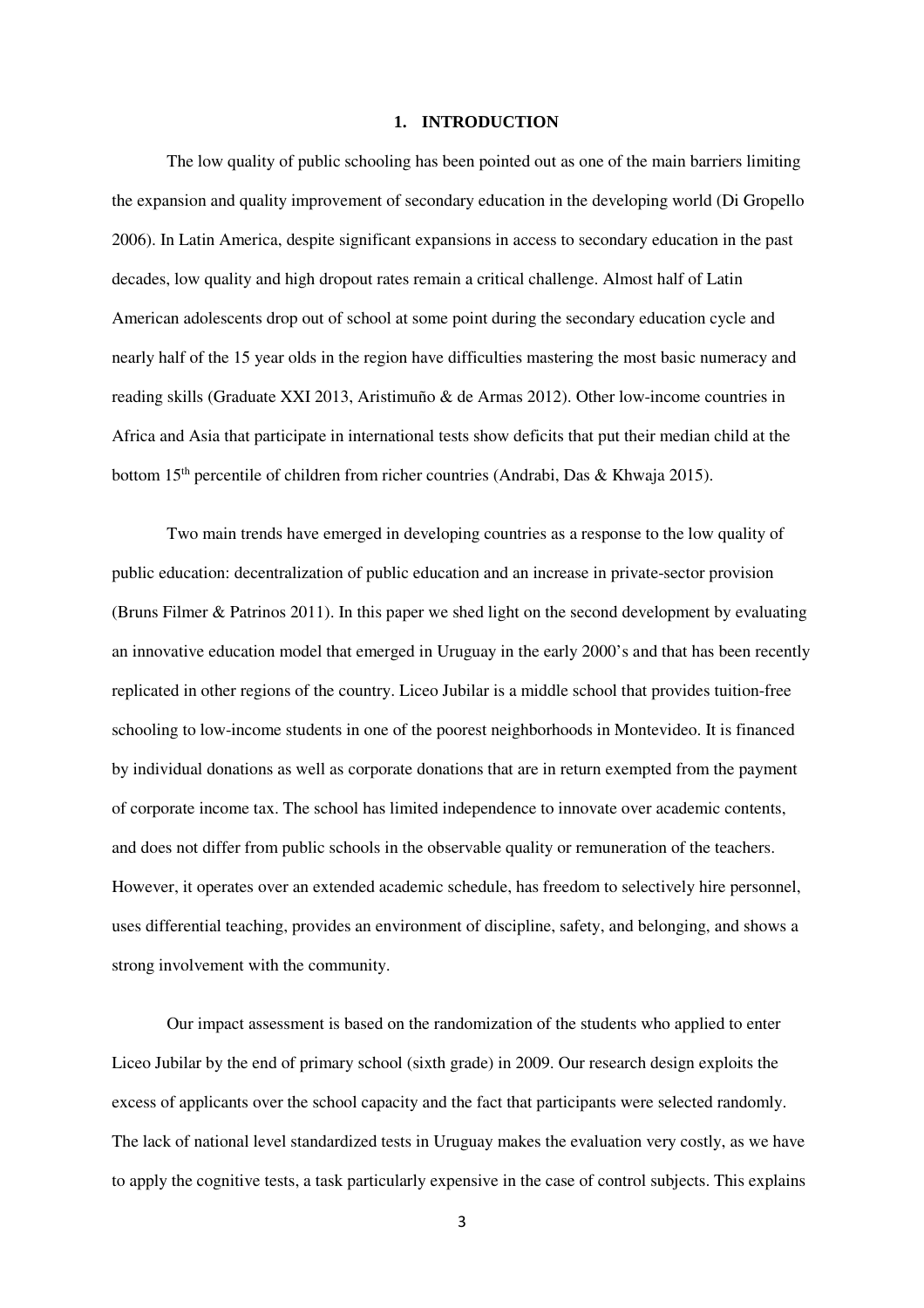why only the lottery of one year is used. At one-year follow-up, we find that the intervention reduced significantly repetition and dropout rates, and had a positive impact on the students' expectations of completing college.<sup>1</sup> We are unable to find statistically significant differences in academic achievement, although this failure is likely due to a poor testing instrument. On the basis of administrative data on the school and survey data on students' experiences and perceptions, we hypothesize about potential channels behind the observed effects. A smaller school, increased instructional time, higher peer quality, students' perception of discipline and respect, parental involvement with the school, and a committed staff, are among the underscored features.

This study has several strengths. It is one of a few investigations to analyze an innovative private education initiative in Latin America using an experimental design. Furthermore, it assesses a variety of outcomes that include not only the usual measures of academic achievement, such as promotion and dropout rates, but also effects on students' and parents' perceptions on safety, discipline, and belonging. These outcomes may be important for parents when choosing a school, but are typically overlooked. The study faces also several limitations, including the small sample size, the fact that the effects correspond to just one school, and the difficulties in measuring effects on learning outcomes. Overall, we consider that the paper sheds new light on a highly policy relevant area and thus makes a contribution to the existing literature.

#### **2. BACKGROUND**

# **2.1 Evidence on Privately Managed Schools**

In response to public schools' low academic performance, governments are increasingly experimenting with policies that cede centralized control of schools to private providers. Private management of public education has been implemented with varying intensity in countries such as Chile, Colombia, the Netherlands, New Zealand, Sweden, Spain, and the United States.

Most of the evidence on privately managed schools comes from charter schools in the United States. Charter schools are autonomous institutions founded by teams of teachers, parents, and nonprofits that receive public money in exchange for concrete educational outcomes (Toma &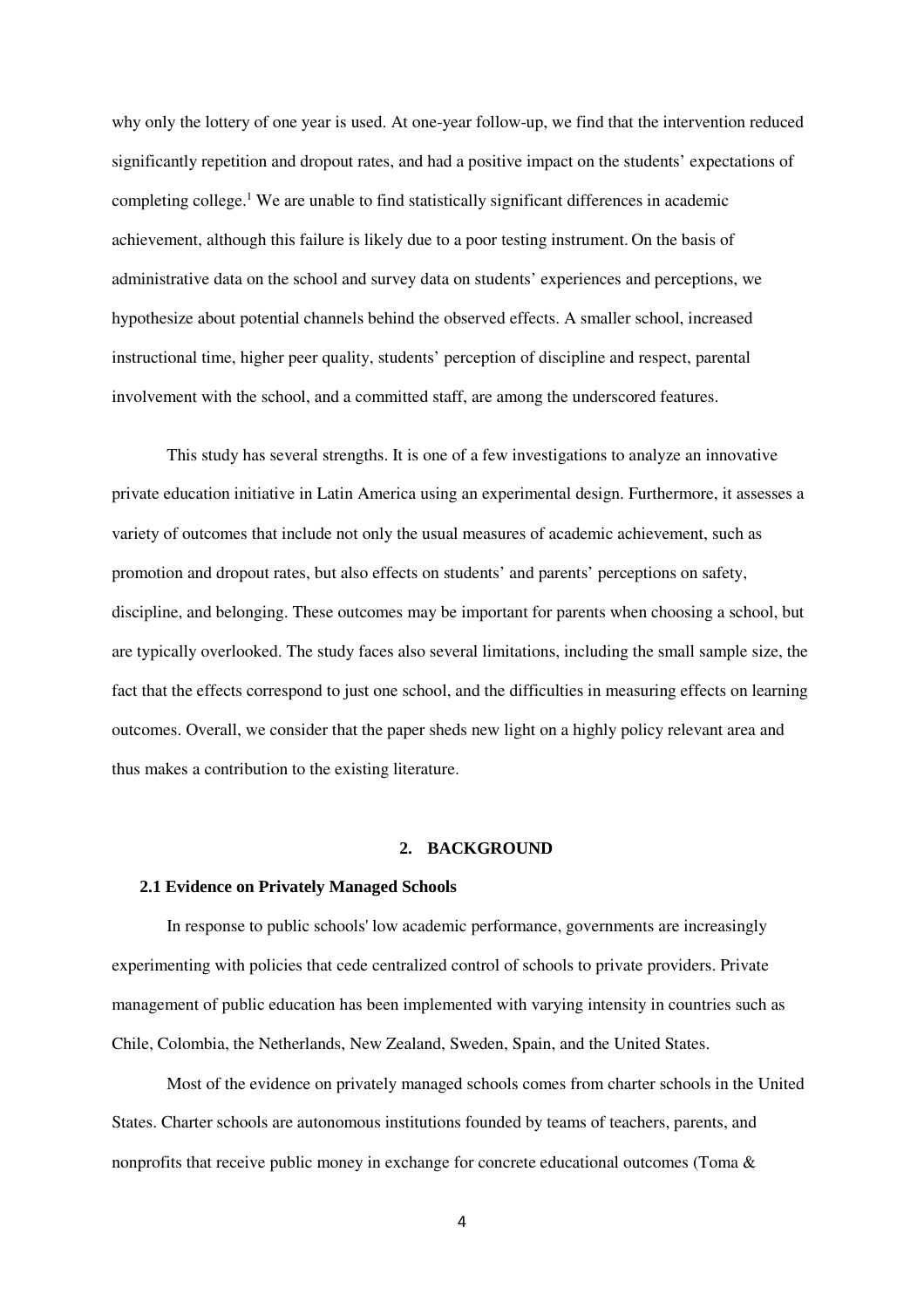Zimmer 2012). They cannot charge tuition and are not permitted to impose admission requirements, and must select students by lottery if oversubscribed. A recent review by Epple, Romano & Zimmer (2015) shows mixed evidence on charter schools' impacts. Results from fixed-effects studies, based on students switching to charter schools from public schools or vice-versa, suggest small, null, or even negative effects on students' academic achievements. Findings from randomized control trials, on the other hand, are more supportive in general of charter schools and show in some cases large academic effects (Abdulkadiroglu, Angrist, Dynarski, Kane, & Pathak 2011; Angrist Bettinger, Bloom, King & Kremer 2002; Hoxby & Rockoff 2005; Hoxby & Murarka 2009; Dobbie & Fryer 2011a; Wong, Coller, Dudovitz, Kennedy, Buddin & Shapiro 2014). Moreover, these positive results do not seem to be a function of the type of students applying to these schools (Angrist, Pathak & Walters 2013). In addition, charter schools appear to improve behavioral outcomes and long-term outcomes such as high school graduation, college attendance and completion, and earnings (Dobbie & Fryer 2013; Wong, Coller, Dudovitz, Kennedy, Buddin, Shapiro & Chung 2014; Booker, Gill & Zimmer 2014).

Many of the oversubscribed schools that undergo experimental evaluation and show large effects respond to the so-called "No Excuses" model. These schools are characterized by a small size, frequent testing, a long school day and year, selective teacher hiring, a strong student workload, and the imposition of strict discipline (Abulkadiroglu, Angrist, Dynarski, Kane & Pathak 2011). Qualitative and quantitative evidence on charter networks such as KIPP, Harlem Children's Zone, and Success Academy (Angrist, Dynarski, Kane, Pathak & Walters 2010; Dobbie and Fryer 2011a; Dobbie and Fryer 2011b; Taylor 2015), as well as some interventions that inject "No Excuses" strategies in public schools (Fryer 2014) suggest that the learning effects in these schools are related to the substantial pressure on students, teachers and parents regarding academic outcomes and expected behaviors.

The evidence on privately managed schools in Latin America is scarcer. Observational studies on Fe y Alegría schools, a religious denominational network present in 16 Latin American countries,<sup>2</sup> show that students in these schools achieve higher academic outcomes than comparable low-income students in public schools (Alcázar & Valdivia 2005; Alcott & Ortega 2009; Osorio & Wodon, 2010).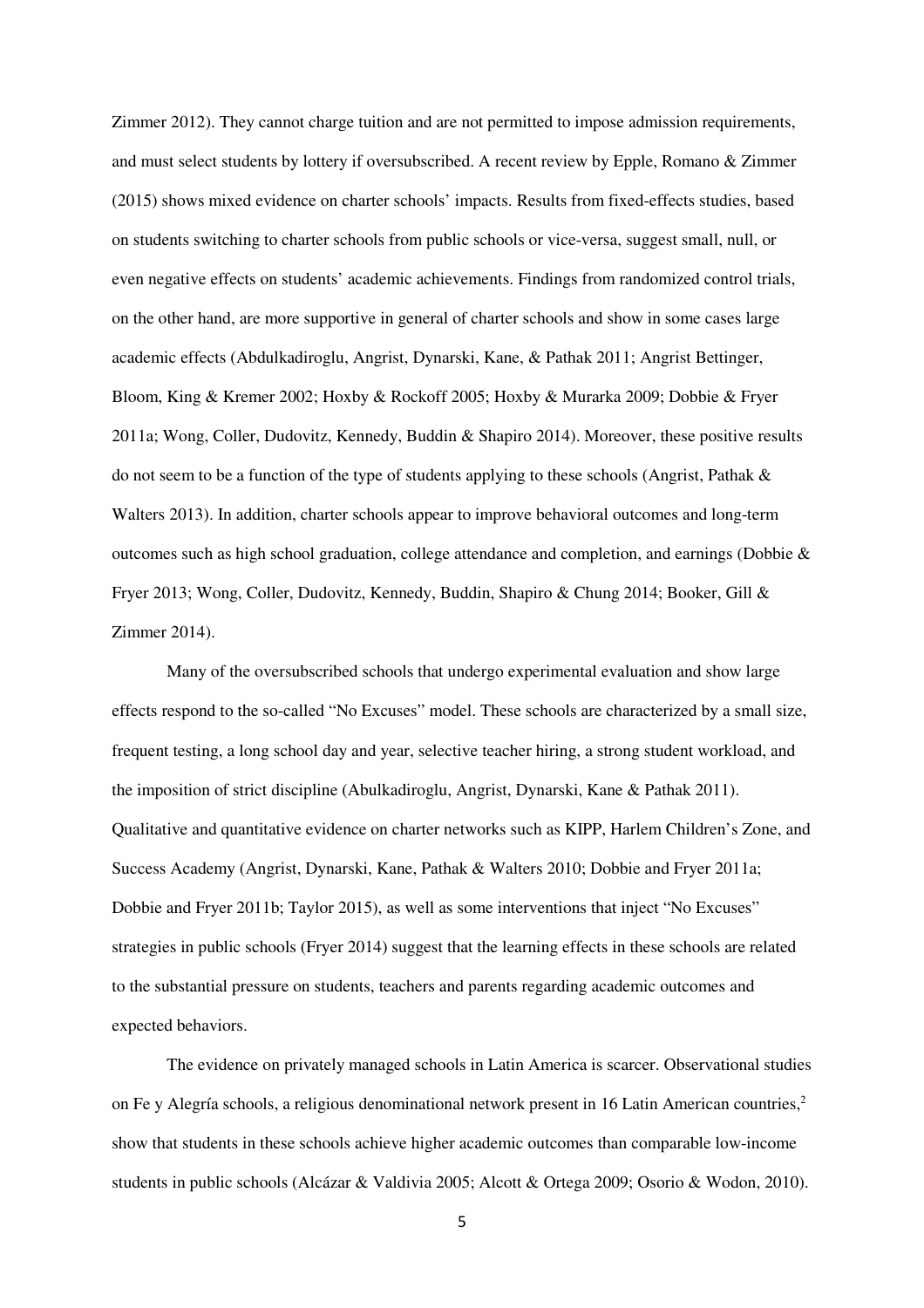Another private contracting experience, the "Concession Schools" in Bogotá, Colombia, also shows evidence of positive results for low-income students in standardized tests and school completion rates (Barrera-Osorio 2007). The program gives well- established, private providers, the concession of schools in low-income areas. Principals are allowed certain independence in the selection of personnel and complete freedom in the choice of the pedagogic model. In both school approaches, better academic achievement has been attributed to community involvement, extracurricular activities, labor contract flexibility, and a decentralized administrative structure.

A third piece of evidence in Latin America is linked to the voucher experiences in Colombia and Chile. In these countries, governments distribute vouchers that partially finance the costs of education, giving low-income students the opportunity to attend private schools. Randomized evaluations of the Colombian experience show significant impacts of vouchers on academic outcomes, both in the short run, as captured by lower repetition rates, as in the long run, through better results in college admission tests and higher wages (Angrist, Bettinger, Bloom, King & Kremer 2002; Angrist, Bettinger & Kremer 2006). Positive results have been attributed to the effects of competition and higher accountability on the quality of participating schools and to the stronger incentives faced by the students, as vouchers are only renewable upon the achievement of academic success. In the case of Chile, some authors report positive results on test scores and pre-college admission tests, and others find no average differences with public schools (Gallegos 2006). Catholic schools appear to fare better than other private schools.

In terms of other developing regions, Muralidharan and Sundararaman (2014) report findings of an experimental evaluation of a voucher program in the Indian state of Andhra Pradesh. They do not find evidence of better results in math or Tuguru (the local language), but find improved outcomes in English, Hindi, social studies, and science, disciplines in which these private schools spend more hours. These gains are attained, in addition, at lower costs than the public alternative. Kim, Alderman & Orazem (1999) evaluate the Quetta Urban Fellowship Program, a program paying subsidies per girl enrolled directly to new private primary schools with female teachers established in poor urban areas in Pakistan. They find substantial increases in girls' enrollment and also lower costs of the fellowship school relative to government schools.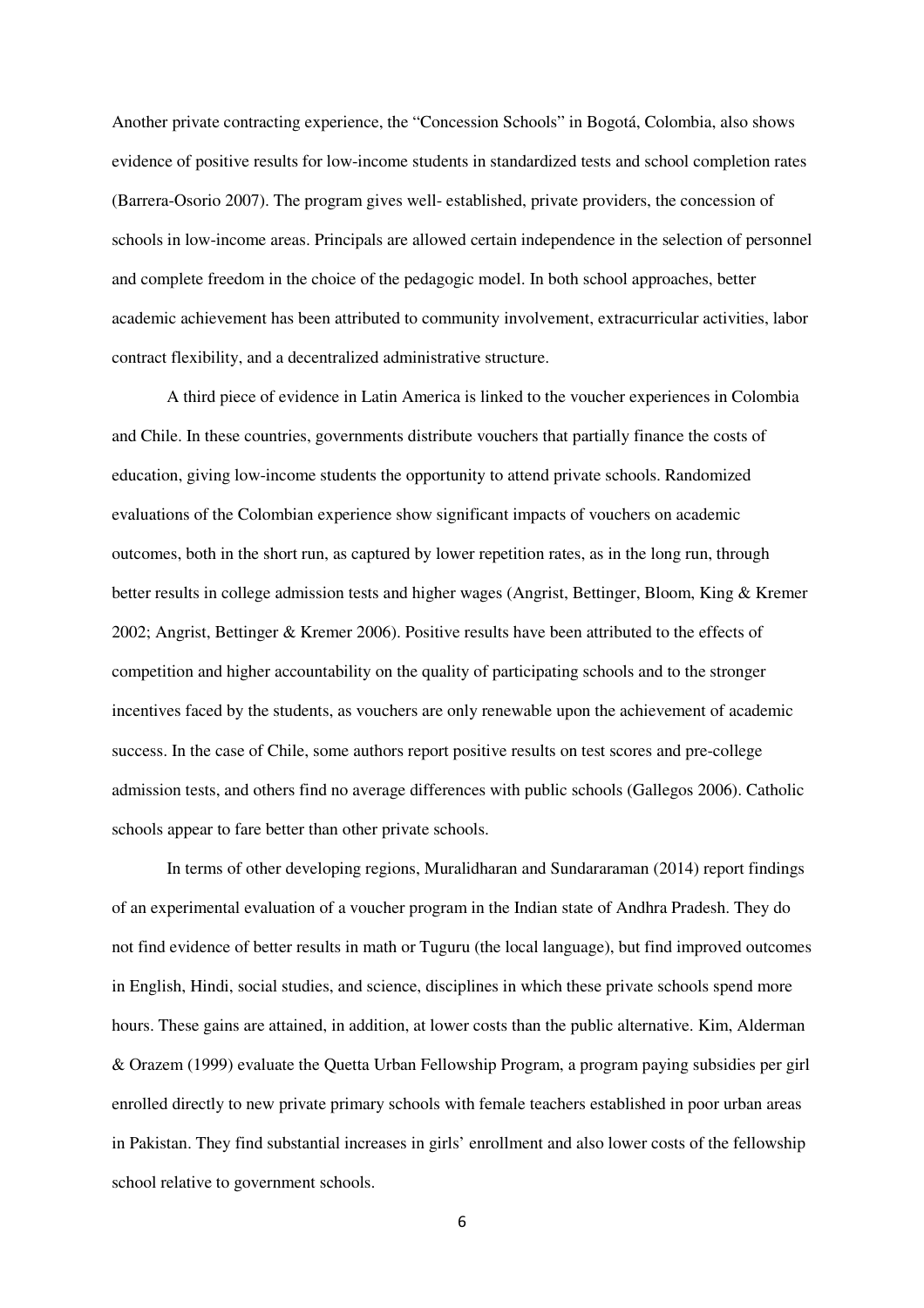#### **2.2 Liceo Jubilar**

The school under evaluation, Liceo Jubilar, is a tuition-free privately managed middle school in Montevideo that offers middle education to students below the poverty line.<sup>3</sup> After its inception in 2002, several other private schools have emerged following the same model. The school is financed with donations from individuals and corporations that are exempted from corporate income tax. This exemption operates in practice as an indirect source of government funding. Specifically, for every corporate donation of \$100 to a privately managed school, the firm ends up paying \$18.75 and the government provides \$81.25 in the form of resigned taxes.<sup>4</sup> The school also receives some direct funding from the government (National Institute of Children and Adolescents, INAU) to finance extracurricular activities. Parents are required to contribute financially within their means, but these contributions are insignificant.

Liceo Jubilar is located in Casavalle, one of the poorest neighborhoods in Montevideo, with an adolescent poverty rate of almost 75% and a high school completion rate of 8% in 2009 (Uruguayan Household Survey). Students are taught the national school curriculum in the mornings, and are required to take extracurricular courses and to choose among several instructional and recreational workshops in the afternoons. For the school to be credited by the National Education Authority, it must comply with the subjects, contents, time assignments, and schedules of the national curriculum. This implies that the school does not differ from public schools in terms of its academic content. Liceo Jubilar has a catholic religious affiliation, but participation in religious activities is voluntary for the students.

Regarding traditional school inputs, Liceo Jubilar is much smaller than the regular average school. The size of a cohort is 70 in Liceo Jubilar versus 382 in public schools and the full size of the school is 210 students. On the other hand, the average class size in Liceo Jubilar is larger than in comparable schools (35 vs. 31 students per class). Another difference is the length of the school day and year. Students in Liceo Jubilar spend 2.6 more hours per day at school than control subjects (whose average is 6).<sup>5</sup> According to administrative data, the length of the academic year is 210 days in Liceo Jubilar, 20% above the academic year in regular public schools. Students attending Liceo Jubilar also spend less time than control students travelling from home to school: it takes them on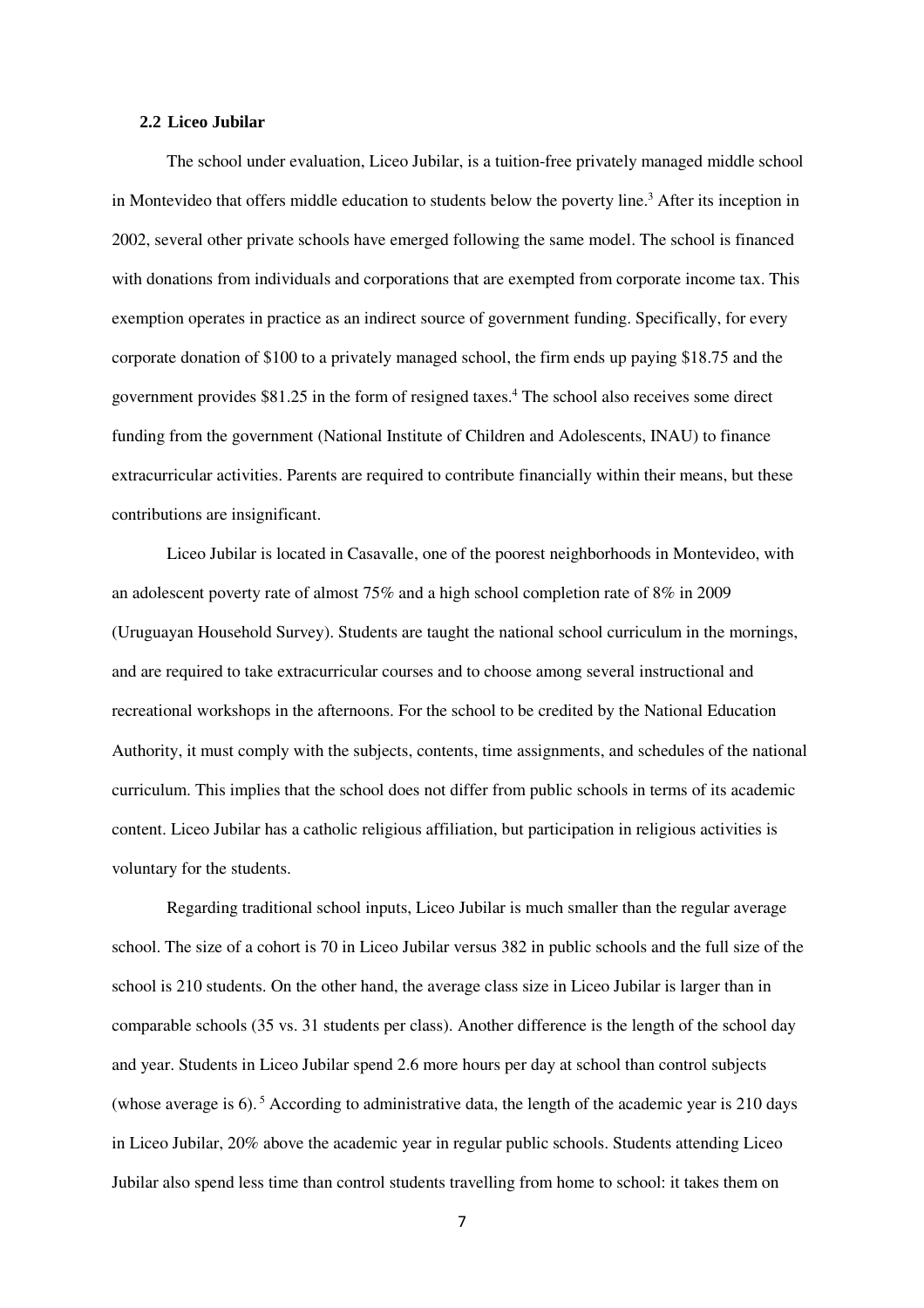average 6 minutes less to get to school daily, compared to 18 minutes on average for the control group subjects. This difference can be explained by the school's policy of excluding applicants that do not live in the neighborhood and by the insufficient supply of public schooling options in the neighborhood. On the other hand, Liceo Jubilar' criterion of not allowing applications of students exceeding their grade-appropriate age by more than one year, ends up affecting differentially the peer body of treatment and control subjects. Students in the treatment category share a student body that is better accomplished in terms of academic development. In the assessed public schools, the fraction of students exceeding the grade appropriate age by 1 year is 28% and the fraction exceeding the grade appropriate age by 2 or more years is 32%. For Liceo Jubilar, these rates are 20% and 0% respectively.

Liceo Jubilar is closely involved with the community. Parents are required to participate in at least one committee (cleaning, school maintenance, meals, outings) throughout the year, and at least one adult in the family is expected to be accountable for the student's behavior and academic development. This involvement contrasts with parents' committees in public schools, which have low rates of participation and can barely participate in school daily activities. Finally, and unlike public schools, Liceo Jubilar can selectively hire and dismiss teachers, and can assign teachers' workload flexibly to teaching, coordination, and training.<sup>6</sup>

#### **3. METHODOLOGY**

Ever since its inception, average dropout and repetition rates have been below 2% in Liceo Jubilar, compared to an average repetition of 26% in the school's neighboring area and less than 40% of adolescents attending school after the age of 15 (INE 2009). This simple comparison of means is likely to capture not only Liceo Jubilar's impact, but also differences in the baseline characteristics of the populations compared (selection bias). For example, public schools are more likely to enroll students of higher socioeconomic status than Liceo Jubilar, suggesting a negative selection bias. On the other hand, students who apply to Liceo Jubilar probably exceed other youth of similar socioeconomic status in terms of their motivation, perception of the value of education, and family support. This feature could bias the impact estimates upwards if selection bias were not adequately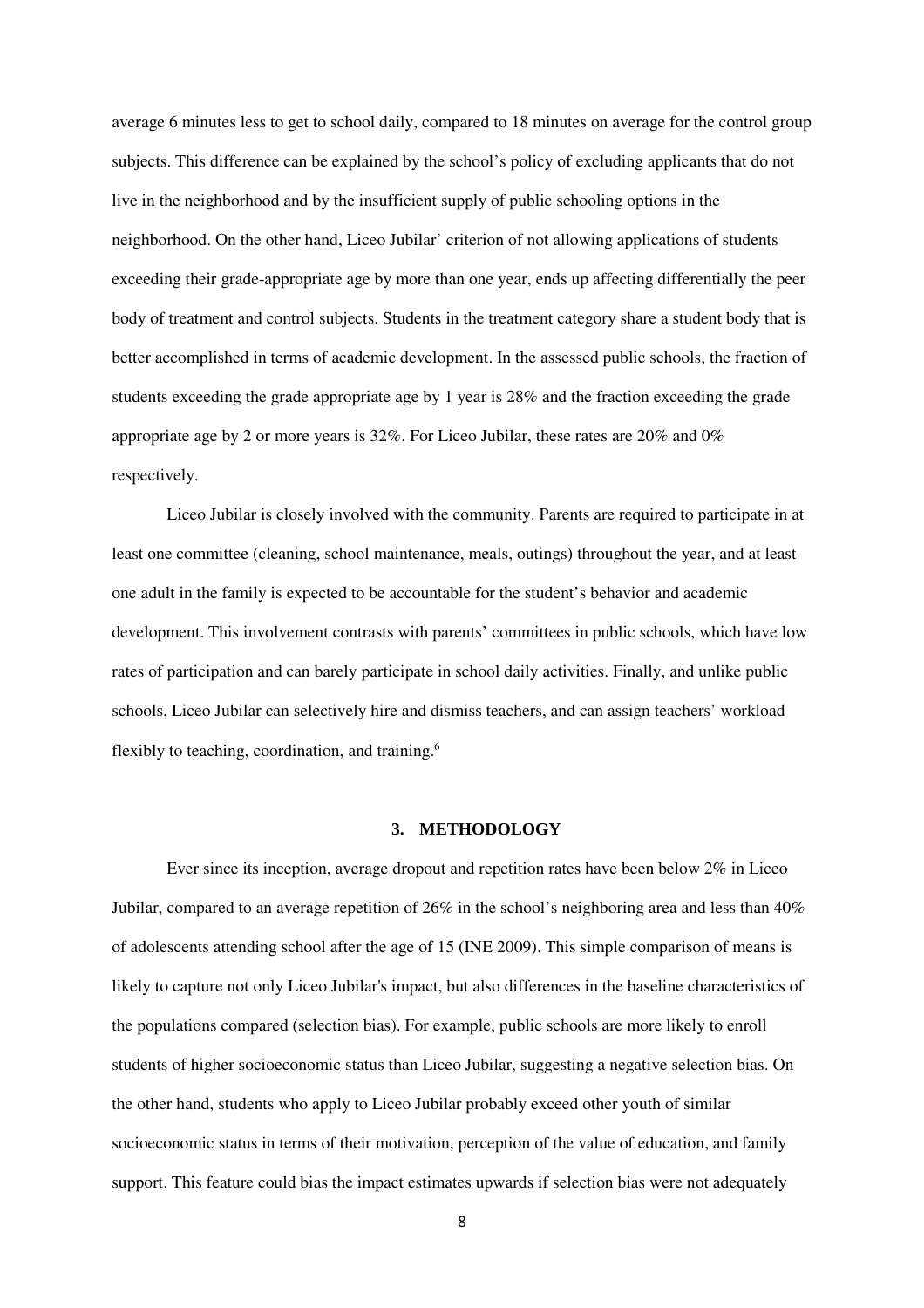addressed. We overcome selection problems by exploiting the fact that the number of subscriptions for Liceo Jubilar exceeds the placements available, and that students are selected by lottery. This allocation rule ensures that the group of students randomly assigned to enter Liceo Jubilar is similar at baseline to the group of adolescents not drawn in the lottery.

#### **3.1 Data collection**

In September 2009, Liceo Jubilar opened an enrollment window inviting families of children in the last year of primary school to apply for a placement at the school. The school had 70 places available (two classes of 35 students). Applications were received from 172 students, 43 of which were rejected because they exceeded the grade-appropriate age by two years or more, did not live in the neighborhood, or had a household income above the poverty threshold. Out of the remaining 129 applications, 28 students were automatically chosen to enter the school, primarily because they were siblings of current or former students. This left a remaining waiting list of 101 candidates who were randomly assigned to meet the quota of 42 places in December 2009.

Randomization was stratified on the basis of gender, two categories of household income (high and low), and two categories of achievement in the Liceo Jubilar's baseline placement test. Before the lotteries were drawn in November 2009, the applicants completed a baseline selfadministered survey at Liceo Jubilar. The questionnaire inquired about demographics, academic performance, academic expectations, risky behaviors, and habits. An additional survey was administered by school staff to parents or family referents, covering family structure, education, income, and occupation, among other socioeconomic characteristics.

#### Insert Table 1

Table 1 shows descriptive statistics for the group of adolescents subject to the lottery, for adolescents excluded a priori from the selection process, and for students who were directly admitted to enter Liceo Jubilar. In addition to analyzing differences between these groups, we compare the household characteristics of the students participating in the lottery with those of a nationally representative sample of households with children aged 18 or less (Uruguayan Continuous Household Survey, INE 2009).

Column (1) shows that the average age of students who participated in the lottery was 12 in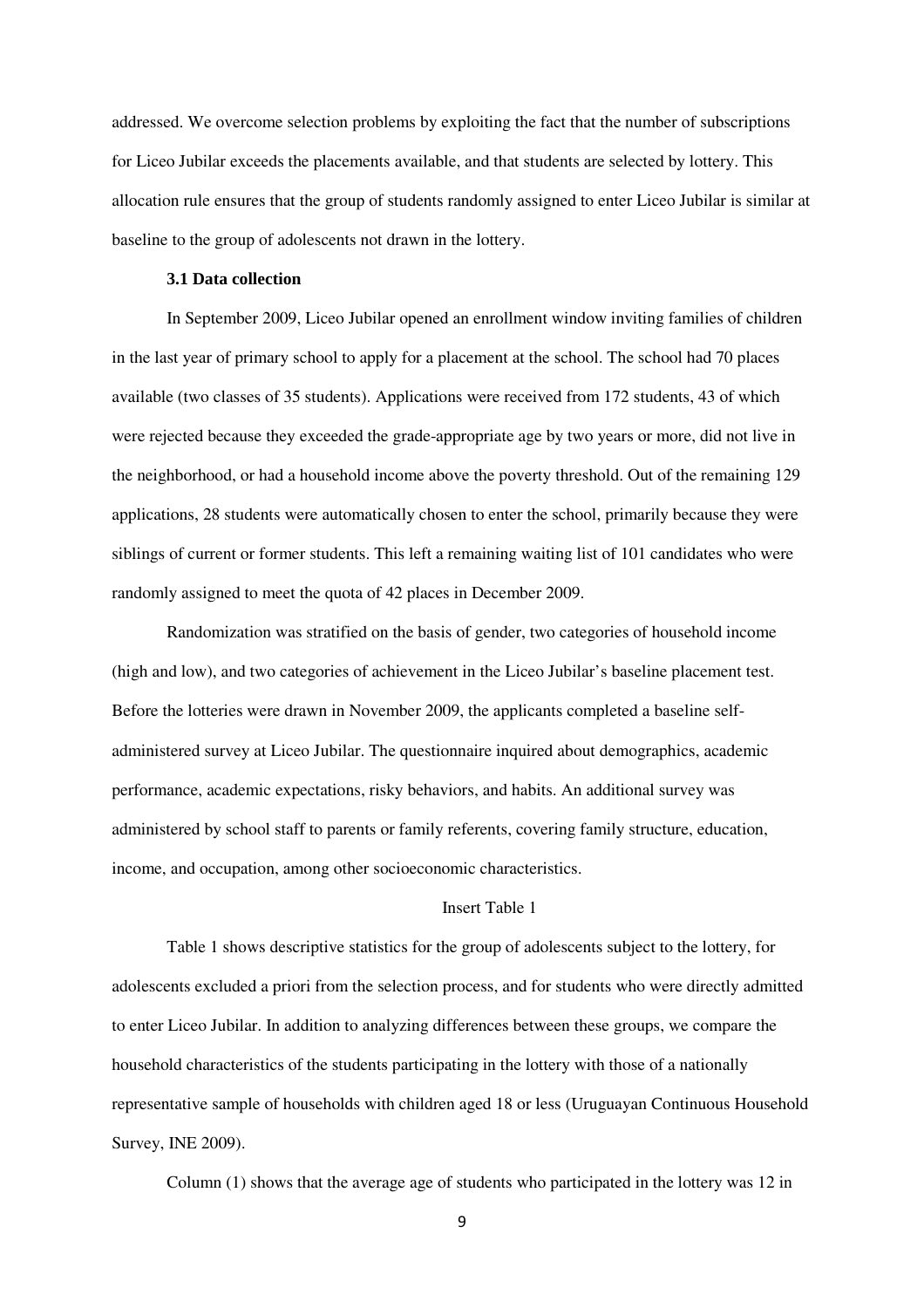December 2009. The fraction of boys was 45%. Seventy percent had attended primary public school while the rest had gone to highly subsidized private schools in the neighborhood. Almost 40% showed poor academic performance in the school's placement exam. Half of the children reported being Catholic, 7% claimed other faiths, and the rest reported no religious beliefs. Over 50% of children lived with both their parents at the time of the initial survey, about 20% lived only with their mother, and the rest lived with their mother and stepfather, or with their mother and other relatives. Only 5% of household heads reported not working. The average monthly household income was \$ 12,100 Uruguayan pesos (2010 currency), approximately \$ 605 US dollars. A high proportion of households were recipients of social benefits that included cash transfers and a food card.

Column (2) shows descriptive statistics for adolescents excluded from the selection process, and column (5) reports the differences between this group and those subject to the lottery.<sup>7</sup> The table shows that those excluded from the selection process were on average half a year older than lottery participants, were less likely to be good or excellent students according to their self-reported GPA for 5th grade, their likelihood of having repeated a year was 5 times higher than that of the group subject to the lottery, and the result of the placement examination was on average 10% lower. These adolescents also showed a lower likelihood of being catholic and had higher family incomes.

Column (3) depicts the same variables for those who entered Liceo Jubilar without going through the lottery. When compared with the group subject to the lottery (see differences in column (6)), these students show a better performance in Liceo Jubilar's placement examination but do not show statistically significant differences in other variables. Because most of those entering the school without a lottery are siblings of past students, these better results may reflect positive spillovers of these past students and their parents on entering students. It also raises the issue of the quality of the peer group: students randomly selected to enter Liceo Jubilar are facing a better quality peer group than those not selected.

Column (4) shows average household characteristics for families with at least one child aged 18 or less in a nationally representative sample obtained from the 2009 Uruguayan Continuous Household Survey. Families of applicants to Liceo Jubilar are larger and less likely to be intact than the average Uruguayan family with children. Families of the randomized students also show lower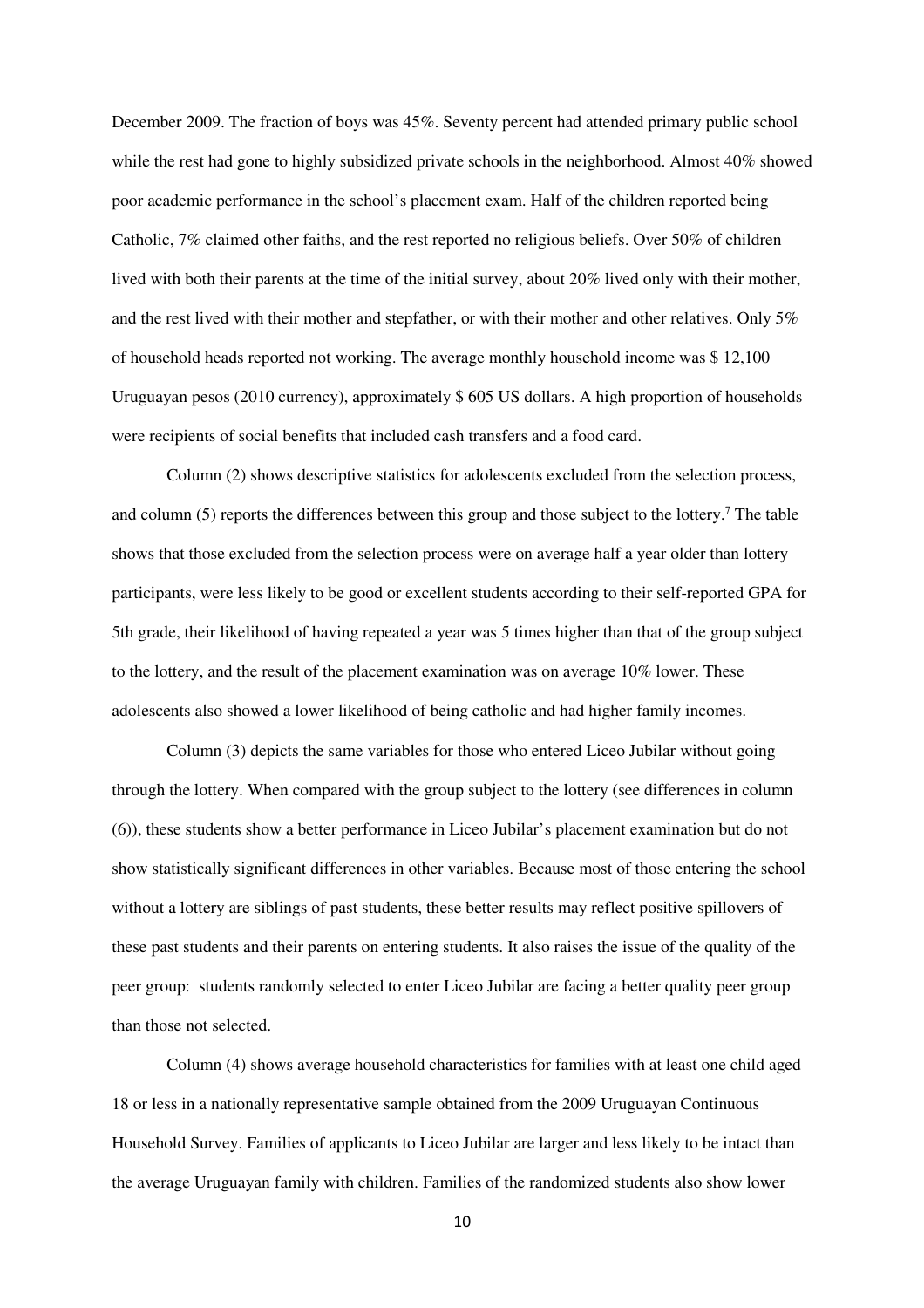levels of education and income. The percentage of household heads that did not complete primary school was 30% in the sample of students participating in the lottery versus 6% in the nationally representative sample. Regarding income, families applying to Liceo Jubilar reported an average monthly income of \$12,000 Uruguayan pesos (US\$ 600) versus \$31,000 (US\$ 1,500) in the sample representative of Uruguayan households with children. These income levels place the families applying to Liceo Jubilar in the  $15<sup>th</sup>$  percentile of the country's income distribution. On the other hand, household heads in the sample subject to randomization are more likely to work and less likely to receive transfers from the government.

# Insert Table 2

 Table 2 shows descriptive statistics for adolescents selected by lottery to enter Liceo Jubilar in March 2010 (treatment group) as well as non-drafted applicants (control group). As expected because of the randomized selection design, treatment and control subjects did not differ significantly in their baseline characteristics.

 A first-year follow-up round was conducted in November-December 2010. The assessment included a home interview that inquired about academic achievement, perceptions about school, use of time, values, satisfaction and expectations, and health status; a self-administered questionnaire with sensitive questions on crime and delinquency, substance use, and sexual behavior; and a brief parent questionnaire regarding parental beliefs about the school and updates on socio-demographics.

In addition, study subjects participated in a Math and Spanish standardized test. These tests had been designed by the Uruguayan Public Education Authorities (Asociación Nacional de Educación Pública 2010) using publicly released items from the Program for International Student Assessment (PISA) and had been administered to students in a sample of 36 public middle schools in 2009. Finally, the adolescents were contacted by phone at the beginning of the new school year (end of March 2011) to inquire about final promotion outcomes and current school attendance.

#### **3.2 Sample size and attrition**

The analyzed cohort of students consists of 100 participants, 42 in the randomly selected group and 58 in the control group.<sup>8</sup> Two students in the control group failed to answer the household survey. In addition nine students in the control group and 2 in the treatment were missing information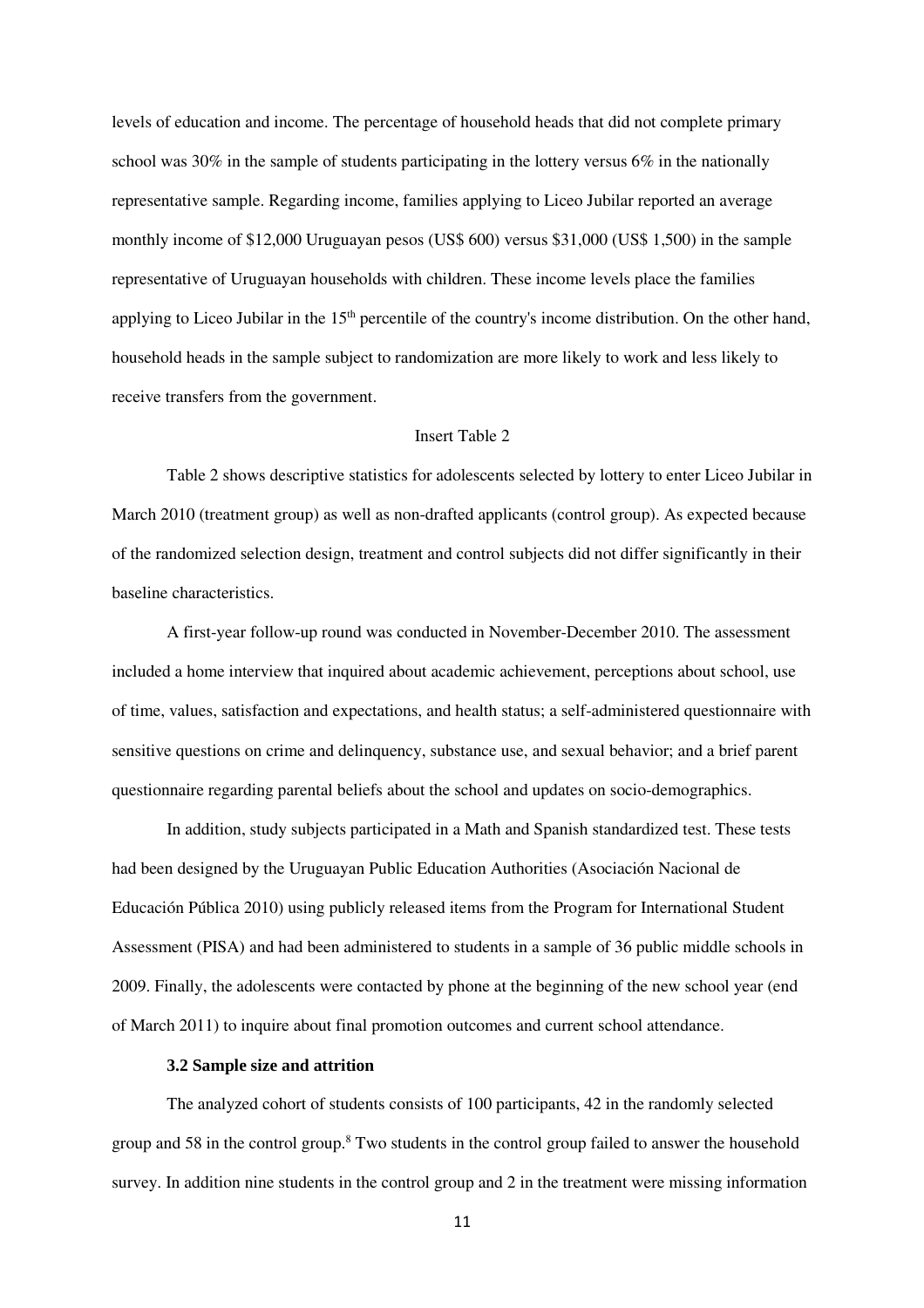on some of the questions about school climate and school characteristics. This differential pattern of responses across treatment status is statistically significant. Still, a comparison of baseline characteristics across treatment status for subjects with non-missing responses shows that this restricted sample is balanced (see Appendix Table 1), suggesting randomness in missing responses. For consistency, we run our analysis considering only those with non-missing values in the household survey (N=87). Finally, 6 subjects in the control group and 1 in the treatment group did not participate in the Math and Spanish tests. This difference in attrition is statistically significant at a 6% level. In Appendix Table 2 we show that there are no statistically significant differences in baseline characteristics between treatment and control subjects that completed the tests  $(N=93)$ .

#### **3.3 Impact Evaluation**

The analysis in this paper compares one-year outcomes for treated subjects versus control subjects. All subjects in the control group ended up attending public schools when not drafted.<sup>9</sup> These schools are the yardstick against which we are comparing Liceo Jubilar's outcomes. Two public schools concentrated 40% of the control group's enrollment; all other control adolescents were distributed across 13 other public schools.

The main academic outcomes to be compared are enrollment, progression, school attendance, and standardized tests results. We also consider students' expectations about future education and perceptions of school safety, discipline, and belonging as relevant outcomes.

The simplest way to estimate the average treatment effect is by conducting a regression of each outcome on the coefficient of the treatment dummy, i.e. a dichotomous variable that takes the value of 1 if the adolescent attended Liceo Jubilar and 0 otherwise. However, one of the participants initially selected to enter Liceo Jubilar ended up not attending the school and two subjects from the control group ended up attending. Thus, the group of those that were finally treated differs slightly from those initially selected to be treated (the Intention to Treat or ITT group). A simple Ordinary Least Squares (OLS) regression using effective treatment as the explanatory variable of interest may introduce bias if selection into and out of the treatment group is not random. We thus use the indicator of random selection into treatment (ITT) as the relevant explanatory variable, and refer in the text and tables to "treatment" as those with ITT=1 and "control" as those with ITT=0. In a robustness check,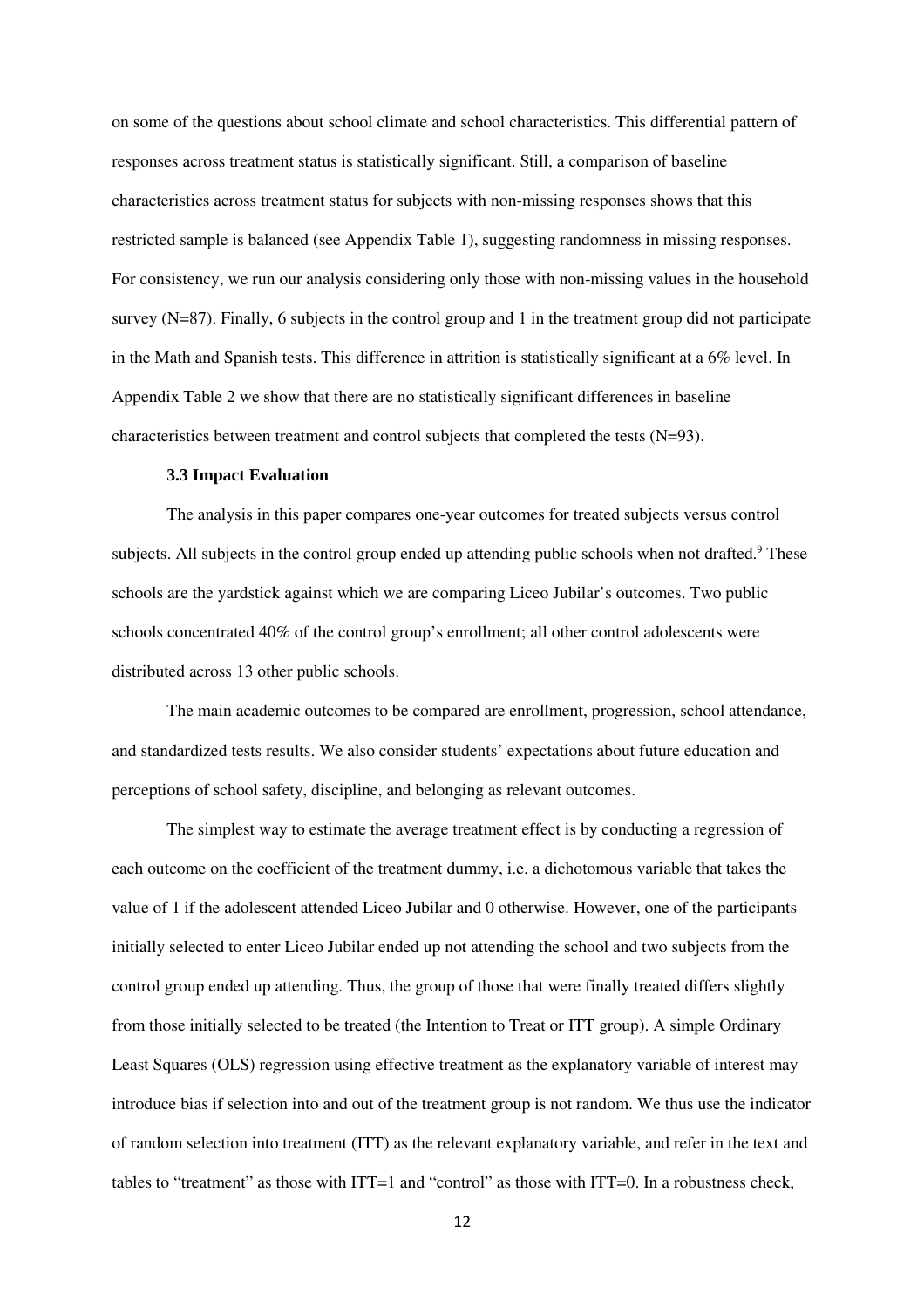we run adjusted regressions and instrumental variables regressions using the ITT indicator as an instrument for effective participation. All standard errors are robust to heteroscedasticity.

One concern when conducting randomized experiments is the possibility of contamination across subjects in the different treatment categories. The fact that subjects in treatment and control groups live in the same neighborhood could raise concerns about an indirect effect on control adolescents through friendships with Liceo Jubilar's students. While the existence of those spillovers would underestimate the true effect, we believe it to be unlikely. Due to the extended number of hours that students spend at school and to the different cultures between Liceo Jubilar and the public system, most students in Liceo Jubilar end up hanging out with their school peers.

Another potential source of bias would arise if students in Liceo Jubilar entered the school with previous spillover effects through older siblings (and indirectly, through their parents). In our study, students with siblings in Liceo Jubilar were automatically accepted at school and did not participate in the lottery. This strategy minimizes the risk of this other type of contamination.

#### **3.4 Costs**

We compute running costs per student for the academic year 2010 on the basis of data provided by the school (see Appendix Table 2). All costs are in 2010 US dollars. The academic staff is reimbursed at rates similar to those paid in public school. The annual cost of the academic and technical staff (which includes the school administrators, academic coordinators, teachers, a psychologist, and a social worker) is \$ 1,113 per student. Utilities and other services account for an additional \$ 488 per student.

Regular activities in the afternoon include music, cooking, crafts, dancing, sports, a reading club, and remedial education or tutoring. All afternoon activities are led by unreimbursed volunteers. To attach a price to these services, we computed the number of hours for each volunteer and imputed a market price per hour to the activity. We also considered the time cost of individual volunteers involved in non-regular activities, such as aid with enrollment or end of the year activities, and the cost of school trips and outings. The total annual cost of extracurricular activities is \$ 973 per student.

Other resources include books, uniforms and other school supplies offered to students free of charge, free breakfasts and lunches, and parental time in school committees. Because most of these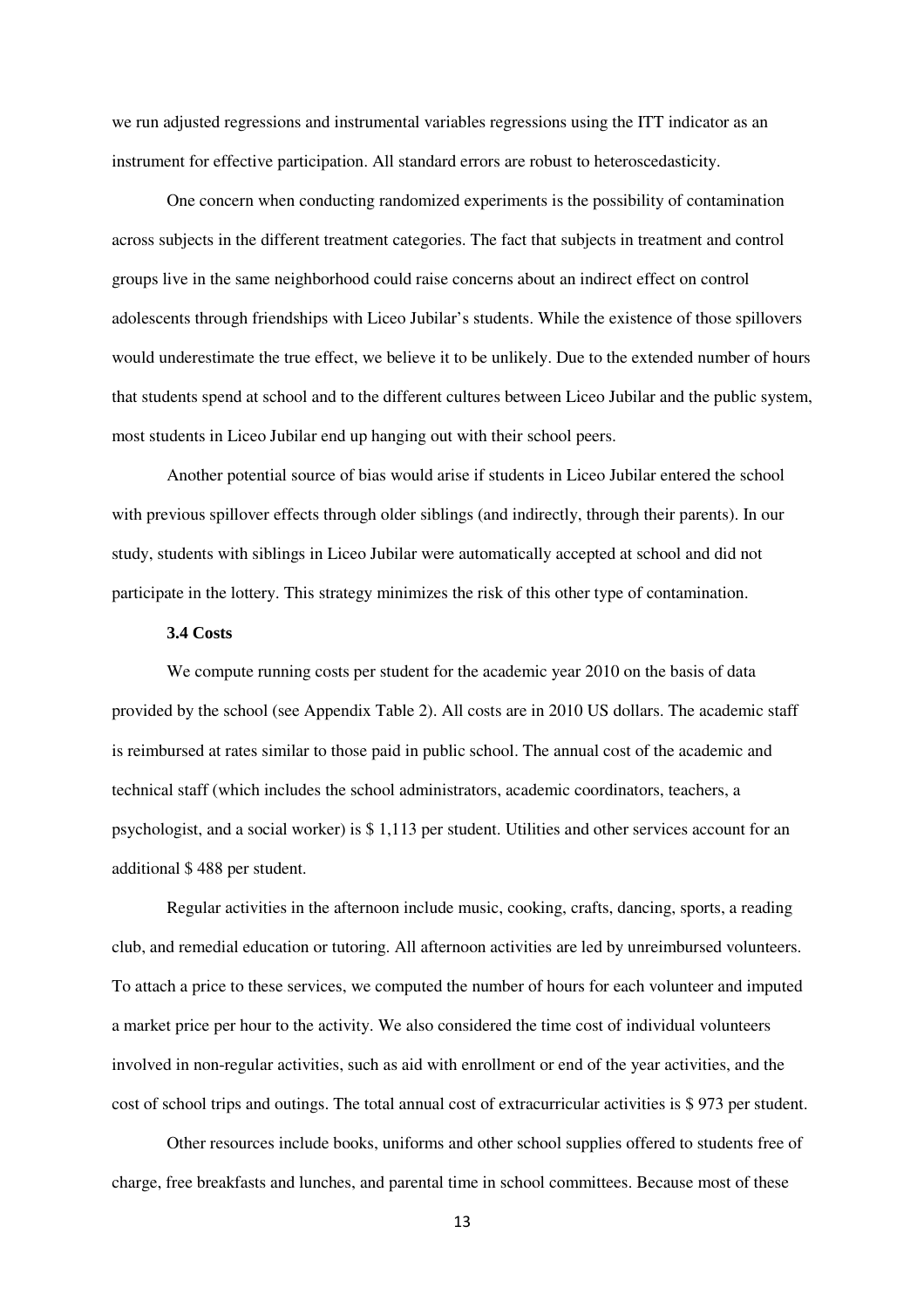items are donated in-kind, we computed their opportunity cost taking into account market prices.<sup>10</sup> Our estimates indicate these items amount to \$ 799 per student per year.

According to the above estimates, the total running cost for the school in 2010 was \$ 3,373 per student. This number fails to capture other opportunity costs, such as the cost of infrastructure, non-regular in kind donations and activities aimed at improving adult education or promoting links with the community. On the other hand, some of the resources accounted for above (such as coordination and management hours, utilities, and other services) are also allocated to parallel ongoing programs, specifically alumni support and community workshops, which should be subtracted from the aggregate estimate.

#### **4. RESULTS**

#### **4.1 Educational Outcomes**

Table 3 shows the estimates of treatment status on 1<sup>st</sup> year students' educational outcomes. Each row depicts an outcome. The first and second columns show mean values for treatment and control subjects. Columns (4) and (5) display, respectively, the difference across treatment status, and its heteroscedasticity-robust standard error. The last column displays the number of observations.

#### Insert Table 3

Results show that the intervention did not affect enrollment in school one year after the initiation of the intervention. Yet, treatment status significantly affected progression in school: 98% of treated subjects were promoted to second grade, versus 79% of controls, a difference of 18.7 percentage points. Part of this difference has to do with Liceo Jubilar's ability to retain students during the year. Students in Jubilar had a lower likelihood of quitting school before the end of the year by 8.8 percentage points in 2010, a decrease of 100% relative to the quitting rate in the control group. Most quitters were female and most of them reported informally they had abandoned school because of violent or unsafe incidents. The lack of statistically significant differences in enrollment in 2011 shows that school abandonment in 2010 was transitory: most of the quitters re-enrolled in school in 2011. This behavior is quite expected, considering that low socioeconomic status families receive cash transfers that are conditional on school enrollment, but not on school attendance. Although not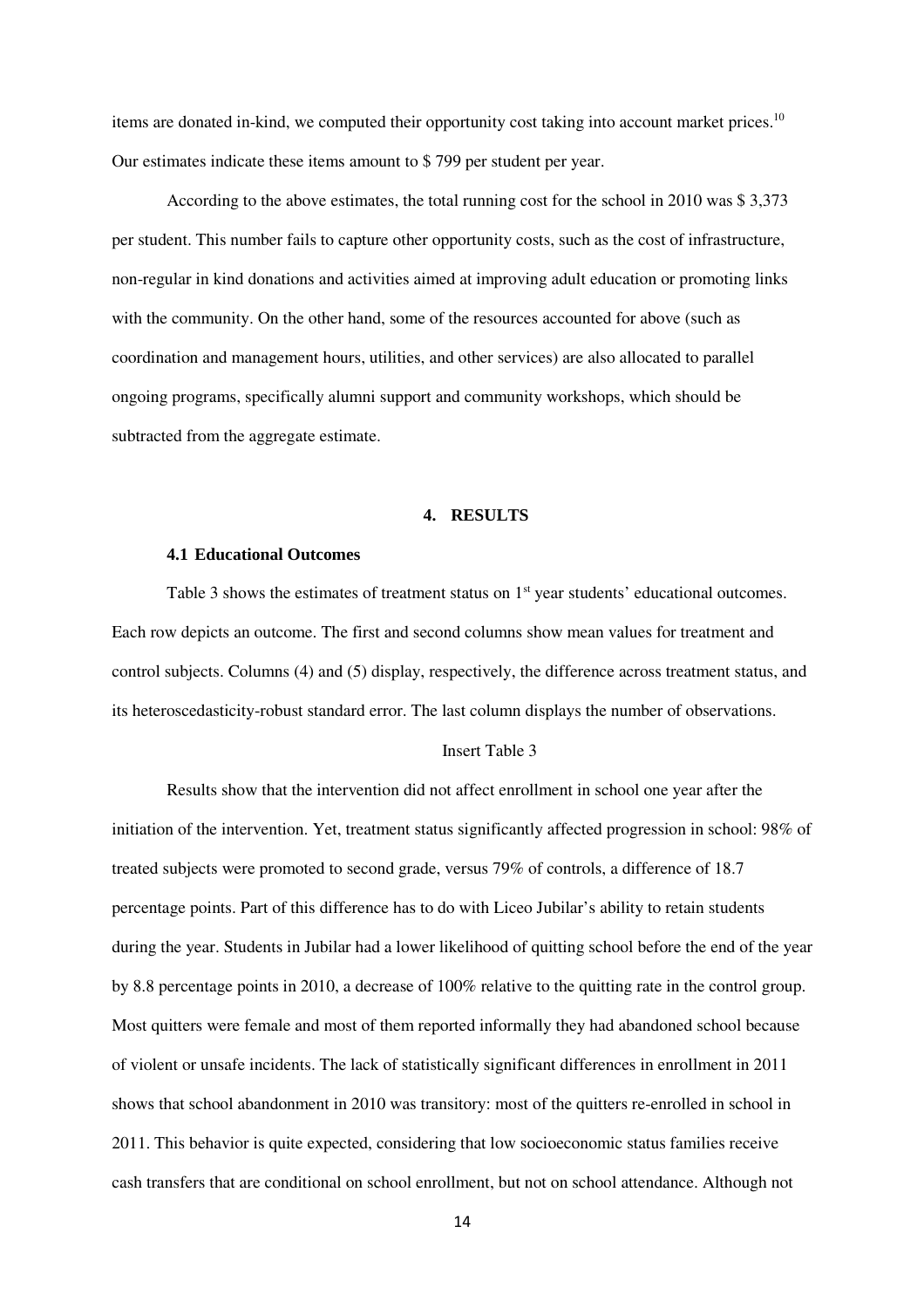depicted in the table, repetition rates were smaller by a statistically significant magnitude in Liceo Jubilar even without considering those who abandoned school. Finally, treated students were less likely to be absent during the year in spite of a longer school year.

Regarding cognitive skills, treatment subjects had slightly higher scores in Math and Spanish, but these differences were not statistically significant. The administered tests were too noisy and the sample size too small to identify differences across treatment and control subjects. These tests were elaborated by the Uruguayan Public Education Authorities on the basis of publicly released PISA items, and were administered to 36 public middle schools in Uruguay in 2009. While they were in principle designed to test Math and Spanish levels for the Uruguayan 13 year old population, performance was very poor even for the public education sample. The average rate of correct answers was 30%, suggesting a poorly designed test with low discriminating power. The fraction of correct responses among our sample was 27%.

#### **4.2 Educational Expectations and Perceptions on School Climate**

The following results, displayed in Tables 4 and 5, are restricted to 87 subjects that were administered the household survey and that had non-missing responses in a set of selected outcomes. Table 4 reports treatment effects on educational expectations and perceptions on school climate and Table 5 shows differences by treatment status in parental involvement and extracurricular activities. All students abandoning school before the end of the academic year were excluded because they did not answer questions inquiring about school characteristics and climate. Assuming that school dropouts would in principle have worse expectations, perceptions, and school involvement, our estimates would be conservative.

# Insert Table 4

The results in the first two rows of Table 4 show treatment effects on students' and parents' expectations about future education. Treatment status is associated with a 28 percentage-point increase in a student's expectations of completing college, almost double the expectations of the control group. There is also evidence that the treatment increased parents' expectations about their children's likelihood of completing college: the difference by treatment status is 0.224, significant at a 5% level.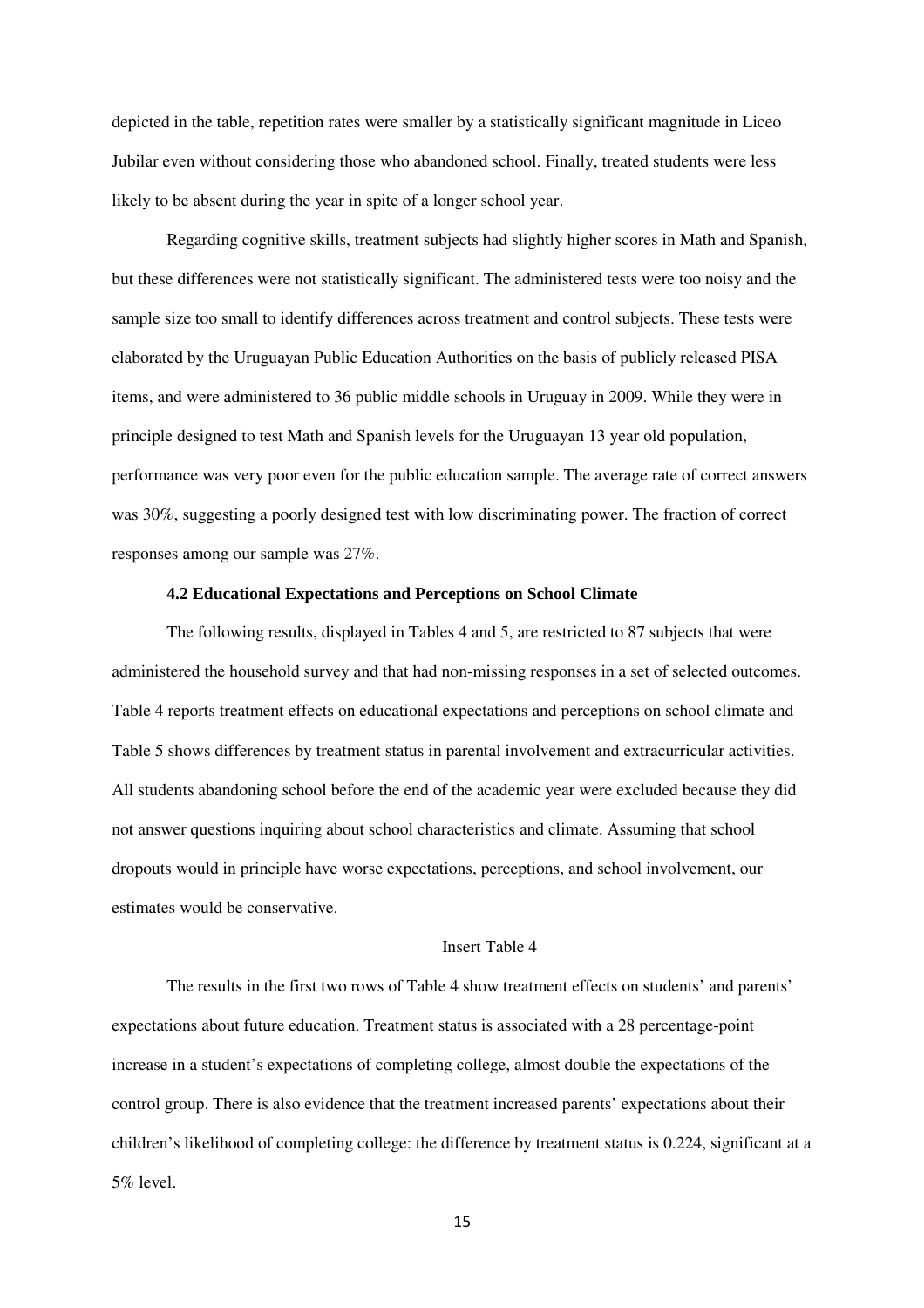In terms of school climate, both students and their parents perceive that Liceo Jubilar offers a safer environment. We already mentioned anecdotal evidence that pointed to safety as one of the critical issues behind school abandonment. Students in the treatment group are 13 percentage points more likely to feel safe at school than comparison students, and parents of these students are 30 percentage points more likely to think their child is safe at school. Both effects are statistically significant at a 5% level. There are striking differences in perceptions of discipline by treatment status. Treated students are 32 percentage points more likely than control subjects to believe that "students in their school respect the teachers and staff, and that there is a disciplined environment". Furthermore, only 48% of control subjects believe that students in their school can resolve conflicts without fights, offenses, or threats. The rate among treatment school students is 81%. The data also reveals a higher rate of suspensions from school for control students, suggesting either more tolerance on the part of Liceo Jubilar or that students tend to misbehave more in less disciplined environments. All these "discipline" effects are statistically significant at a 5% level. In terms of school belonging, a higher fraction of treatment subjects reports feeling happy at school: attending Liceo Jubilar increases this perception by 13 percentage points, from a baseline rate of 85%.

The large differences in students' and parents' perceptions, plus the fact that many of the perceptions are close to 100% for treatment subjects raises the issue of family preferences for schools and the degree to which parents value factors such as discipline and safety, in addition to academic achievement, in their schooling choices.

# **4.3 Parental involvement and extracurricular activities**

Table 5 explores effects on parental involvement and extracurricular activities. Most parents in the treatment group believe that the school is a source of support when they encounter problems. This rate is less than half for parents of children in public schools. In addition, all parents in Liceo Jubilar get involved in some way with school activities, whereas only six out of 10 parents of public school students report collaborating with school activities.

# Insert Table 5

There are statistically significant differences also in students' involvement in extracurricular activities. Students in the treatment group are more likely to participate in religion workshops,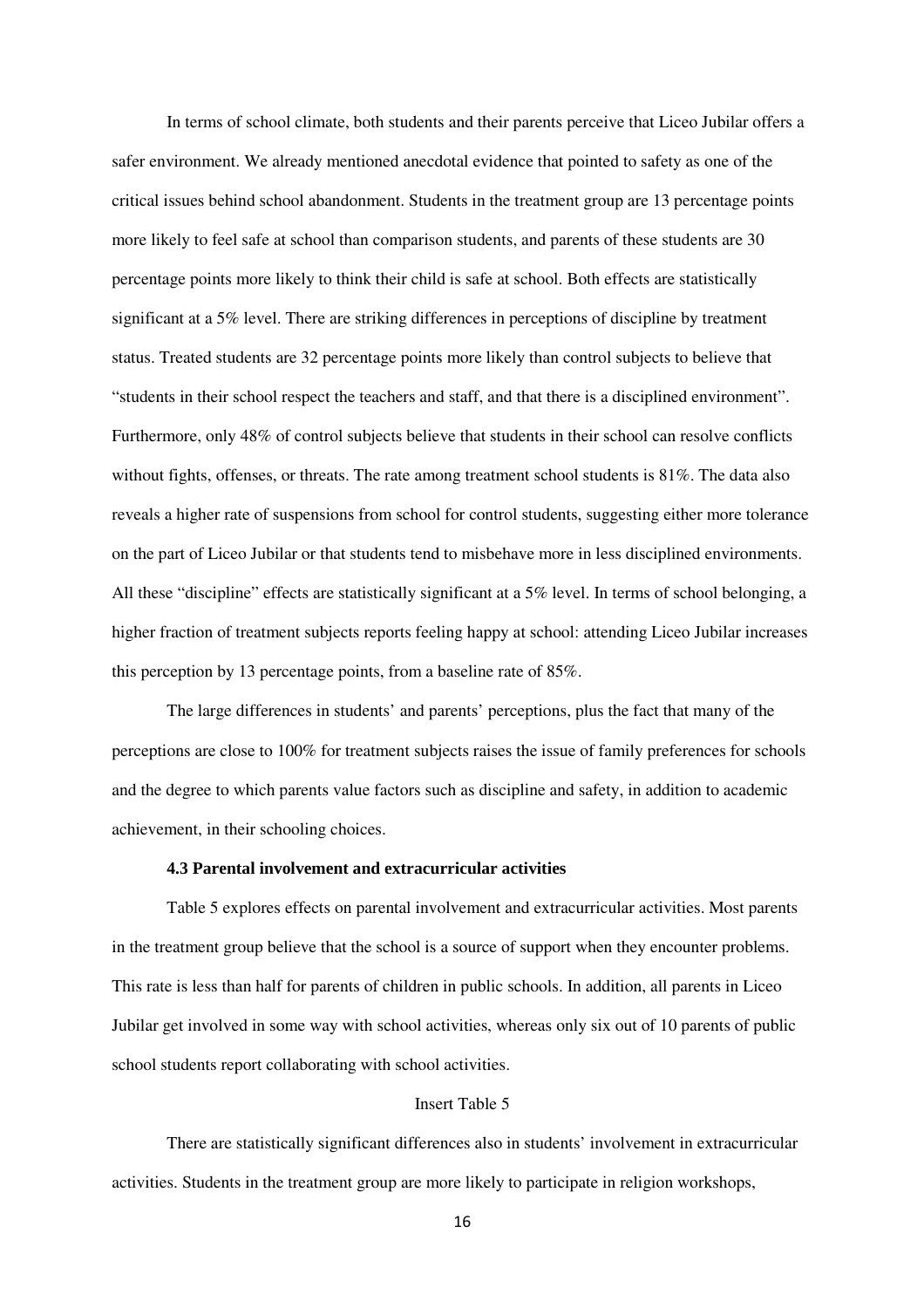community service activities, tutoring, and job market workshops. Twenty-two percent of treatment students report receiving some kind of tutoring and 41% report participating in job market workshops. The rates are both 4% for control subjects. The average number of extra-curricular activities is 3.9 for treatment students and 1.9 for control subjects.

# **4.4 Sensitivity and Robustness**

Results were re-estimated using OLS regressions adjusting for a set of pre-determined covariates (parental education, pre-test results, gender and household asset index). We also run instrumental variables regression using the intention to treat as instrument for the treatment. The different methods produce minor differences in the estimated effects and standard errors, and do not change the conclusions reported above. We also computed, for robustness, Holm-Bonferroni familywise adjusted p-values (Holm 1979), to account for randomness in families of outcomes. Results are quite similar with these adjusted statistics. Authors can make these results available upon request.

#### **4.5 Cost effectiveness**

A cost-effectiveness analysis assesses the incremental opportunity costs associated with the differential impact of an intervention. The annual accounting running costs in Liceo Jubilar were US\$ 1,601 per student in 2010. These costs consider expenditures on academic and technical staff, as well as on utilities and other services, but do not take into account in-kind donations (food, books, and other supplies) and volunteer time in the afternoons. When these are assigned an opportunity cost, the school's total running costs are estimated at \$ 3,373. Data from the National Administration of Public Schools reveals that in 2008 the average running cost of a public middle school was \$ 1,279 per student per year. If we convert this figure to 2010 currency - considering dollar inflation in Uruguay between 2008 and 2010 - the amount is \$ 1,470. On the other hand, some students in the control group attend after-school programs offering academic tutoring, sports, and/or a range of workshops (ICT, job training, and crafts). Most of these programs are privately provided but publicly financed by the Uruguayan Institute for Children and Adolescents (INAU). These programs were paid in 2010 a fee of \$ 1,300 for each enrolled adolescent. Because only a fraction of the control subjects (15%) attend after-school programs, the total government expenditure on the average student in the control group is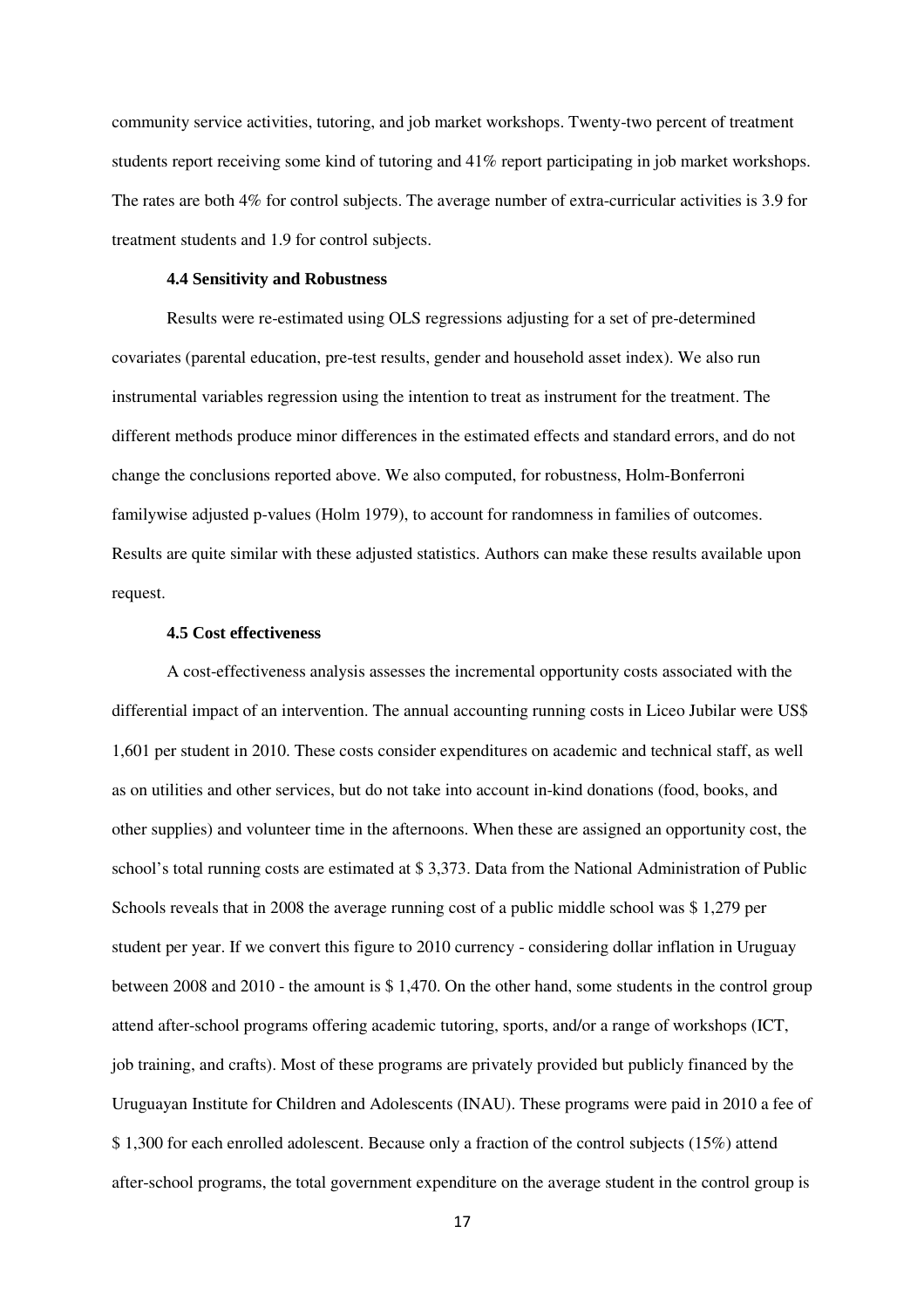$$ 1,470 + 195 (1,300 X 0.15) = $1,665$ . Thus, the incremental running cost of Liceo Jubilar's program per student per year is \$ 3,373- 1,665 = \$ 1,708. The incremental effect on promotion is obtained from the estimates in Table 3,  $2<sup>nd</sup>$  row: the intervention improves the likelihood of school progression by 18.7 percentage points. Thus, a one-percentage point increase in promotion rates is associated in this population with an incremental expenditure of \$ 91.3 per student per year.

#### **5. DISCUSSION**

At one year from treatment initiation, we find a strong impact of Liceo Jubilar on students' academic progression and expectations. Part of this improvement is due to the fact that none of the students in Liceo Jubilar abandoned school before the end of the academic year. In contrast, a fraction of those in the control group that repeated 1st grade had dropped out at an early stage of the year. The transition between elementary and middle school in Uruguay is one of the most critical stages in the education system, with average repetition rates in public schools of 40%. At a minimum, the personalized and disciplined environment of Liceo Jubilar contributed to deter the most critical cases from leaving school.

Unfortunately, due to imprecise tests and to the small sample size we are unable to say much about academic achievement. There are a couple of reasons to believe that improvements in academic progression were due to increases in learning among students in the evaluated school, rather than to the use of lower thresholds to determine which students would repeat the grade. First, a comparison of students that had to take subject examinations after the summer due to insufficient grades shows that Liceo Jubilar had a smaller proportion having to take 3 or less exams. Students with less than 3 exams are not at risk of repeating the year. While this comparison is not statistically significant, it may be taken as anecdotal evidence that students were improving throughout all the distribution and not only at the margins of repetition. Second, students at Liceo Jubilar were less likely to be absent and more likely to receive tutoring, suggesting a more intense and differentiated exposure to learning.

The large effects observed on students' and parents' academic expectations indicate that Liceo Jubilar promotes a culture of high expectations. Positive expectations about the future have been identified as protective factors for urban children under stress, and have been related to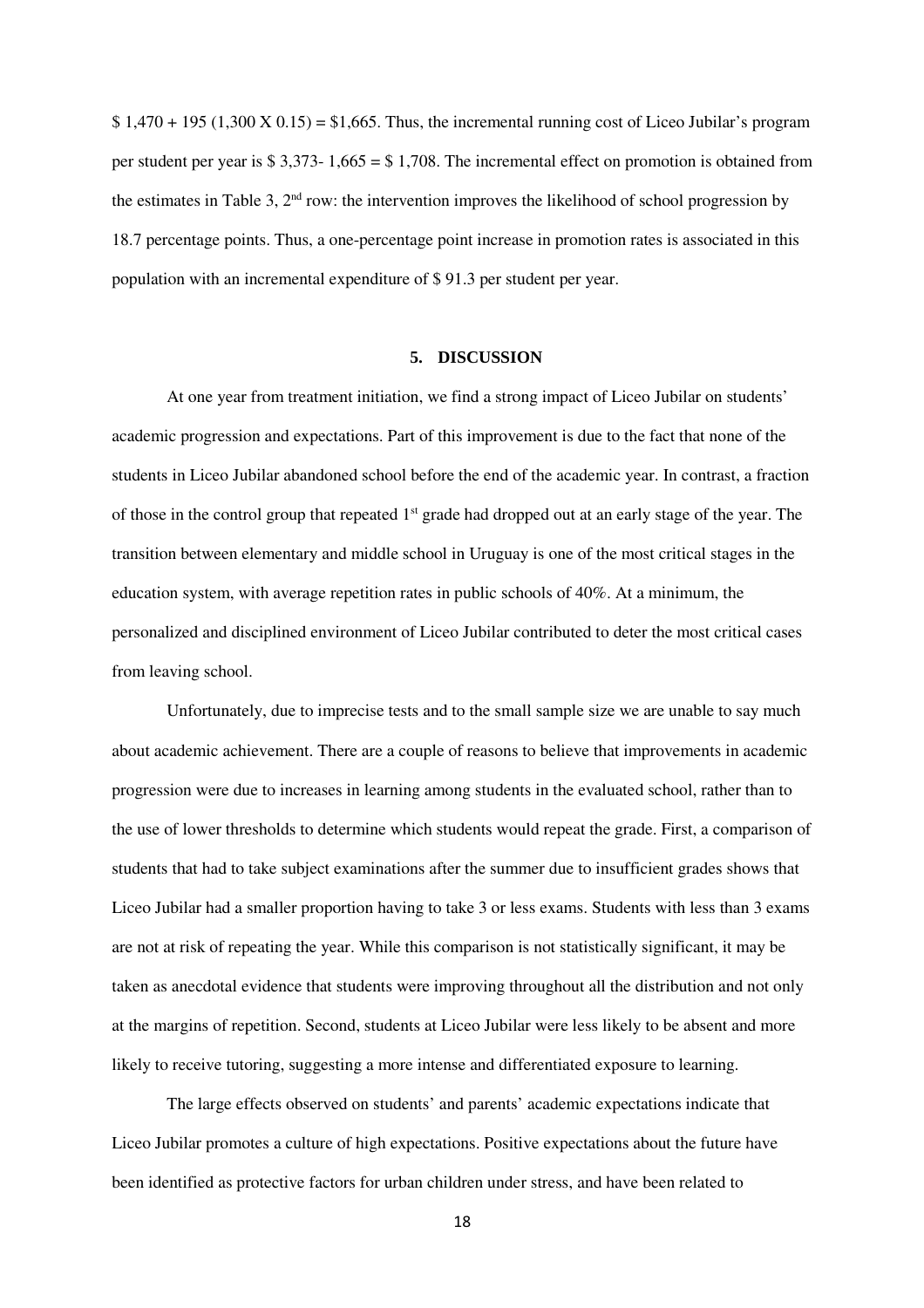resilience, social adjustment and wellbeing in general (Wyman, Cowen, Work & Kerley 1993). Higher expectations may have contributed towards improved academic progression.

Our results also show a striking disparity by treatment status in students' perceptions of safety, discipline, and conflict resolution at school. The large majority of students in the control group believe that conflicts at school cannot be solved without fights, insults, or threats. The pattern is reversed for treatment students. Liceo Jubilar's closeness to students' environments and its internal atmosphere of cohesion appear to operate as protective factors, contributing to keep students at school.

Regarding peer quality, the lower likelihood of having peers with inappropriate age for the grade is a direct consequence of the school's admission criterion of not accepting students that repeated a grade more than once. In addition, baseline comparisons show that the group of students directly selected to enter the school had better results in the pre-test than students subject to randomization (probably due to spillovers from siblings that had previously attended the school and their parents). One could argue that the school's effects on repetition and expectations are simply due to the positive influence of higher achieving or more motivated peers on their fellow students. On the other hand, the school's selection criterion of accepting only students below the poverty line tends to counterbalance this argument. The average student in public schools has a smaller family, is more likely to live with both biological parents, and shows higher levels of family education and income than students in Liceo Jubilar (as reported in the initial comparison with the Uruguayan household survey). The sign of the peer effect is, thus, ambiguous.

Finally, a study of the organizational structure of Liceo Jubilar and other 39 public and private schools suggests that the leading role of the principal, and the capacity of the management team to involve and motivate teachers could be behind the identified treatment school effects (Assandri, Podestá, Sarasola, & Troncoso, 2010).

Our analysis of school characteristics reveals that Liceo Jubilar shares many of the "No Excuses" features that have been identified as key inputs in the success of privately managed urban schools in the US, namely, a small size, a long day and year, a culture of high expectations, the ability to selectively hire teachers, an environment of strict discipline, and differentiated teaching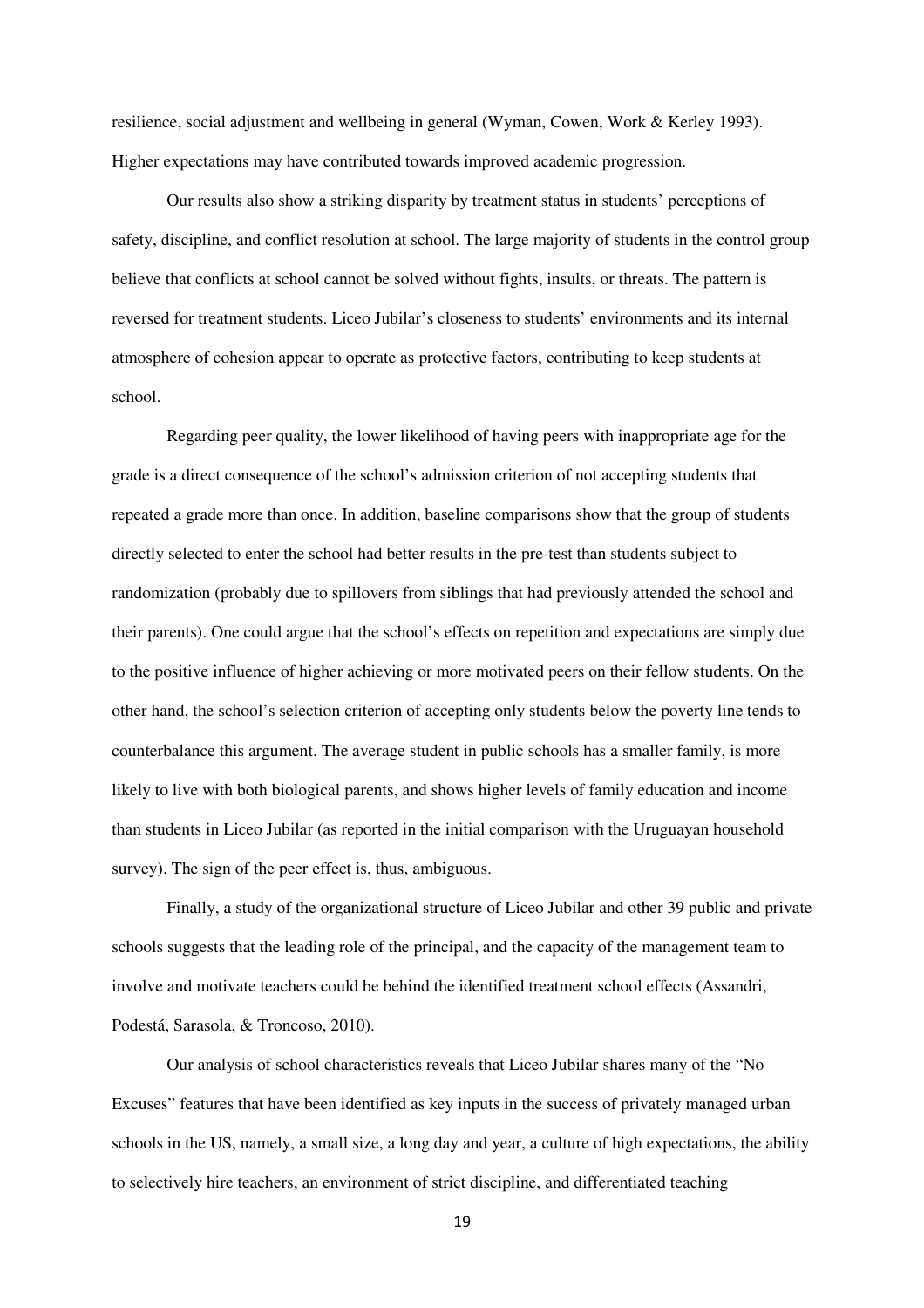(Abdulkadiroğlu, Angrist, Dynarski, Kane, & Pathak 2011; Dobbie and Fryer 2011b). We are unable to assess, however, the extent to which frequent testing, a strong student workload, and academic pressure, some of the most cited features of No Excuses models, play an important role in Liceo Jubilar's pedagogic approach. On the one hand, Liceo Jubilar does not seem to employ polarizing tactics used in some No Excuses charters, such as publishing students' performance on the hallway and displaying students below grade level in a red zone (Taylor 2015). These differences in approaches may explain why the "No Excuses" model generates high exit rates of students, whereas the evaluated school has virtually a zero exit rate. On the other hand, we are aware of the school's effort to employ differential strategies that may improve academic achievement, such as the hiring of experts in psychology and pedagogy, the use of alumni to tutor current students, and investments in teachers' training. Because of the poor discriminating quality of the assessments used in this evaluation, we are unable to infer much about Liceo Jubilar's learning outcomes. We are in the process of evaluating the third year outcomes, where we used improved Math and Spanish test, and expect to be able to say more about academic achievement in such instance.

Despite this drawback, our analysis seems to emphasize the school's orientation towards the adoption of certain values and the provision of a nurturing and safe environment to students. Liceo Jubilar may be more likely than some "No Excuses" models to focus on a range of socio-emotional skills as a primary objective in itself, not placing unique importance on academic achievement. The high rates of oversubscription as well as parents' and students' satisfaction with the school may indicate a value for discipline, nurturing, and safety in addition to academic outcomes. In this sense, the evaluated school could be potentially closer to catholic schools that have been evaluated in the literature, such as Fe y Alegria schools or catholic voucher schools in Chile.

#### **6. CONCLUSIONS**

Policymakers in developing countries seem to agree on the urgent need to improve the quality of education, enhance human capital trajectories, and promote equality of opportunities (Adriazola, Macedo, Katzkowiz & Salgado 2005). Decentralization of public schools and private provision of schooling are alternatives being discussed and implemented in many countries.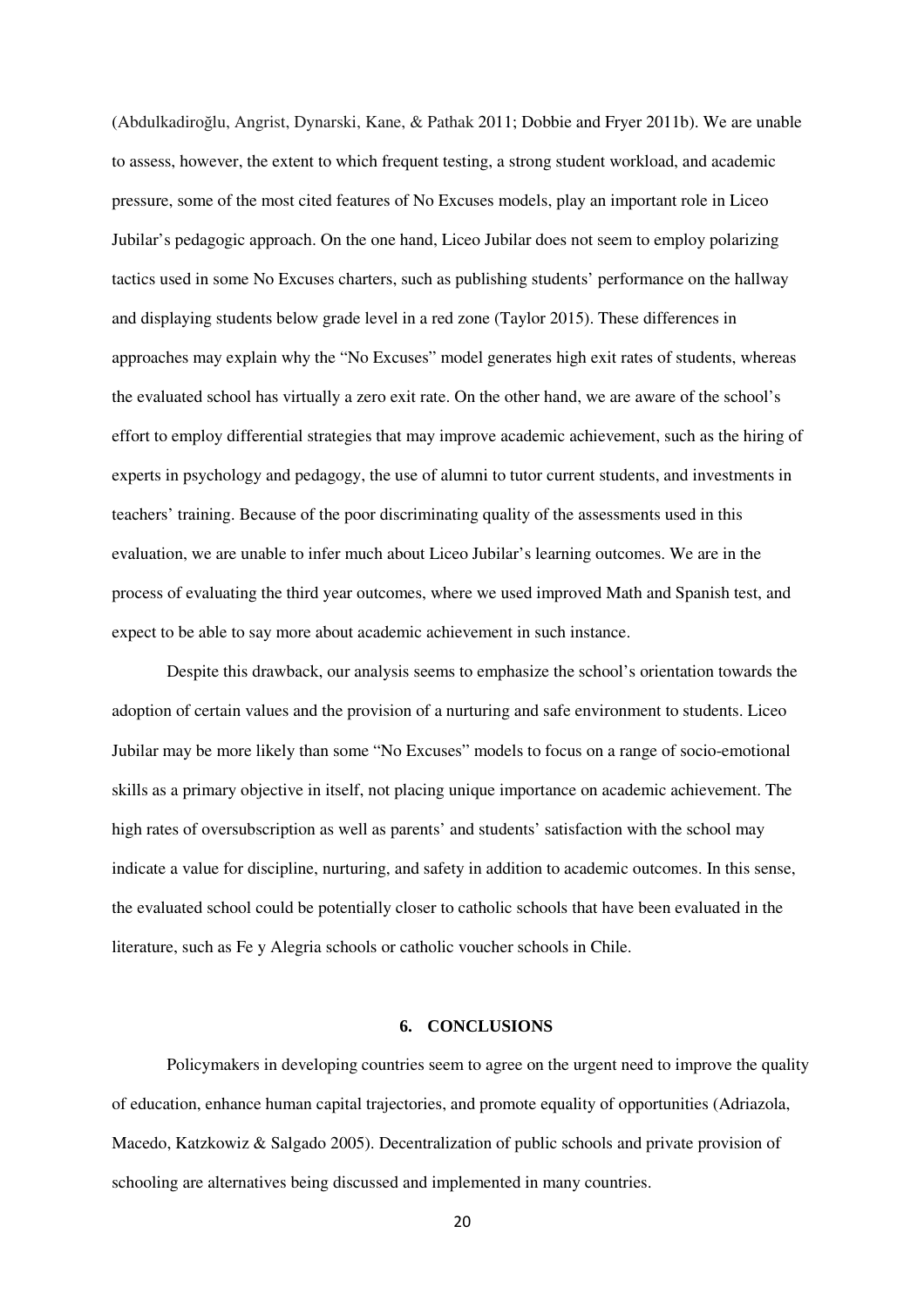There is little rigorous evidence in Latin America on the impact of privately managed schools on low-income adolescents. Using a randomized design, we study the impact of a private tuition-free middle school on the academic outcomes of poor students. Our evaluation follows up and compares a cohort of  $1<sup>st</sup>grade$  middle school students that were randomly assigned to attend this privately managed school or to attend public schools as usual. Our analysis also quantifies the incremental costs associated with the school's improved promotion rates, relative to the control group's alternative.

Based on administrative data and students' and parents' surveys, we explore channels that may explain the treatment effect on educational outcomes. While we cannot disentangle a single mechanism, the school features several characteristics also found in "No Excuses" schools and responsible for large academic gains in other countries: extended instructional time, differentiated teaching, a culture of high expectations, and an involved and motivated staff, probably associated with the school's flexibility to hire and fire teachers. The school shares also features that are present in other successful private initiatives and are likely to be valued by parents as competing outcomes: a safe and disciplined environment, close parental involvement, and extracurricular activities.<sup>11</sup>

The external validity of our conclusions is limited in principle to families similar to those that signed up for a placement in Liceo Jubilar and that satisfy Liceo Jubilar's inclusion criteria. In other words, our conclusions can only be extrapolated to adolescents that do not exceed the gradeappropriate age in more than a year, and that come from poor families with enough motivation to seek for better education alternatives. Despite this selectivity, we believe that the analysis of this experience can provide tools to policy makers and educators that want to pursue the road of higher center autonomy and decentralization. The extension of public funding to privately managed schools or the application of some of these strategies to more autonomous public schools could be alternative promising pathways to improve academic outcomes for poor adolescents in developing countries.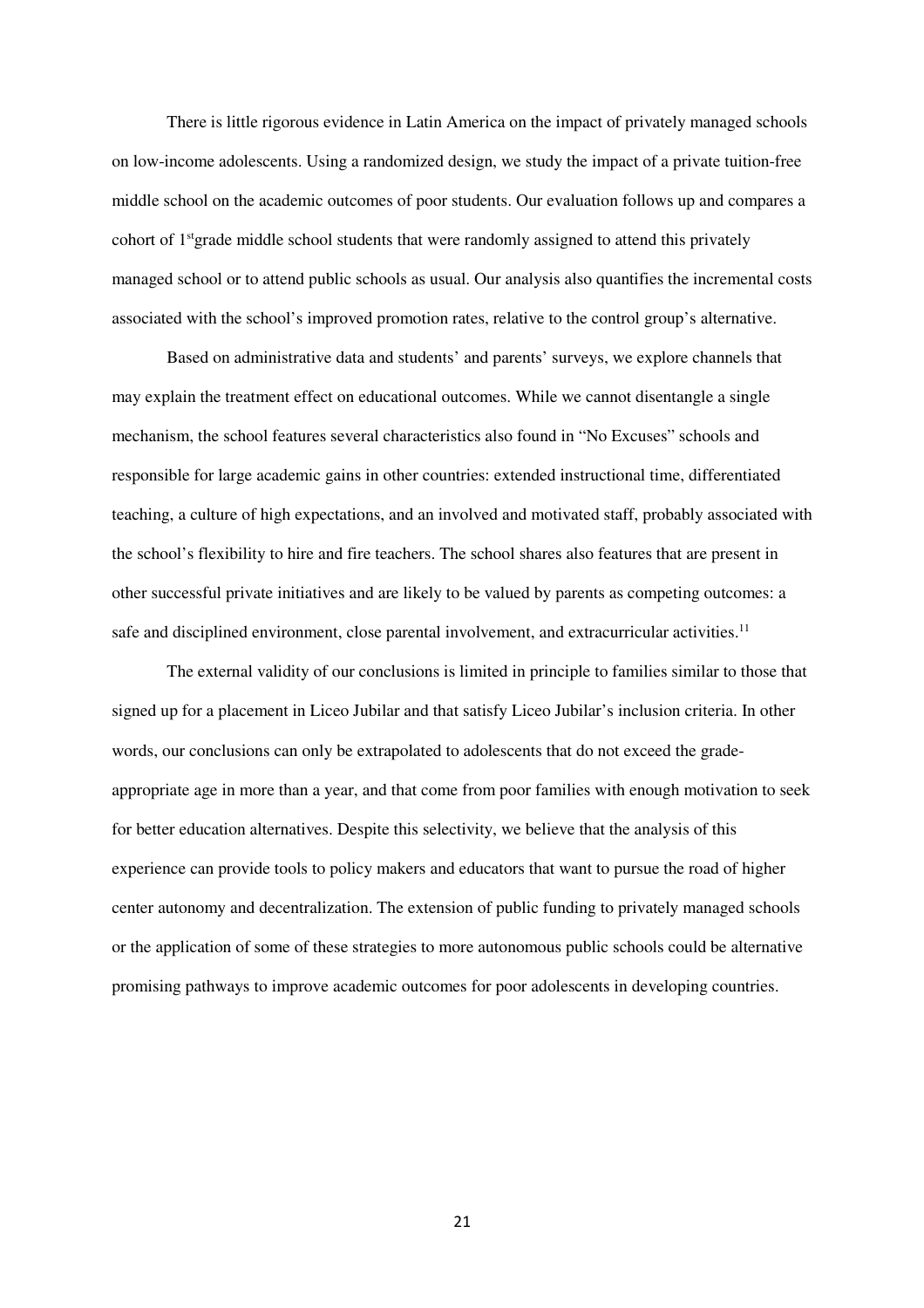# **References**

Abdulkadiroğlu, A., Angrist, J. D., Dynarski, S. M., Kane, T. J., & Pathak, P. A. (2011). Accountability and flexibility in public schools: Evidence from Boston's charters and pilots. *The Quarterly Journal of Economics*, *126*(2), 699-748.

Adriazola, F., Macedo, B., Katzkowiz, R., & Salgado, C. (2005). Educación secundaria en la región: ¿Dónde estamos y hacia dónde vamos? UNESCO. Retrieved from http://portal.unesco.org/geography/es/ev.php-URL\_ID=9416&URL\_DO=DO\_TOPIC&URL\_SECTION=201.html

Alcázar, L., & Valdivia, N. (2005). Escuelas Fe y Alegría en Perú: análisis del modelo de gestión institucional y pedagógica y lecciones para la educación pública. In J. C. Parra Osorio & Q. Wodon (Eds.). *Escuelas religiosas en América Latina: Estudios de caso sobre Fe y Alegría* (pp. 49-77). Retrieved from

http://www.feyalegria.org/images/acrobat/EstudioDeCasoSobreFyA\_WB.pdf

Alcott, H., & Ortega, D.E. (2009). The performance of decentralized school systems: Evidence from Fe y Alegría in Venezuela. The World Bank Human Development Network. Policy Research Working Paper 4879.

Asociación Nacional de Educación Pública (2010). Uruguay en PISA 2009. Primeros resultados en Ciencias, Matemática y Lectura del Programa Internacional de Evaluación de Estudiantes. Programa PISA Uruguay - ANEP/CODICEN. DIEE.

Andrabi, T., Das, J., & Khwaja, A. I. (2015). Delivering Education: A Pragmatic Framework for Improving Education in Low-Income Countries. *World Bank Policy Research Working Paper*, (7277).

ANEP CES 2012. Data (descriptive statistics) retrieved from http://aplicaciones.ces.edu.uy/Indicadores/servlet/hmoneducns

Angrist, J., Bettinger, E., Bloom, E., King, E., & Kremer, M. (2002). Vouchers for private schooling in Columbia: Evidence from a randomized natural experiment. *American Economic Review, 92,* 1535- 1558*.*

Angrist, J., Bettinger, E., & Kremer, M. (2006). Long-Term educational consequences of secondary school vouchers: Evidence from administrative records in Colombia. *American Economic Review 96*: 847-862.

Angrist, J. D., Dynarski, S. M., Kane, T. J., Pathak, P. A., & Walters, C. R. (2010). Inputs and impacts in charter schools: KIPP Lynn. *American Economic Review*, *100*(2), 239-243.

Angrist, J.D., Pathak, P.A., & Walters, C. R. (2013). Explaining charters schools effectiveness. American Economic Journal: Applied Economics. 5(4): 1-27.

Aristimuño, A., & De Armas, G. (2012). La transformación de la educación media en perspectiva comparada: Tendencias y experiencias innovadoras para el debate en Uruguay. UNICEF, Montevideo.

Assandri, V., Podestá, M., Sarasola, M., & Troncoso, P. (2010). La cultura organizacional en centros educativos de Uruguay. Fundación Horreum, Gobierno Vasco y Universidad Católica Dámaso Antonio Larrañaga, Uruguay.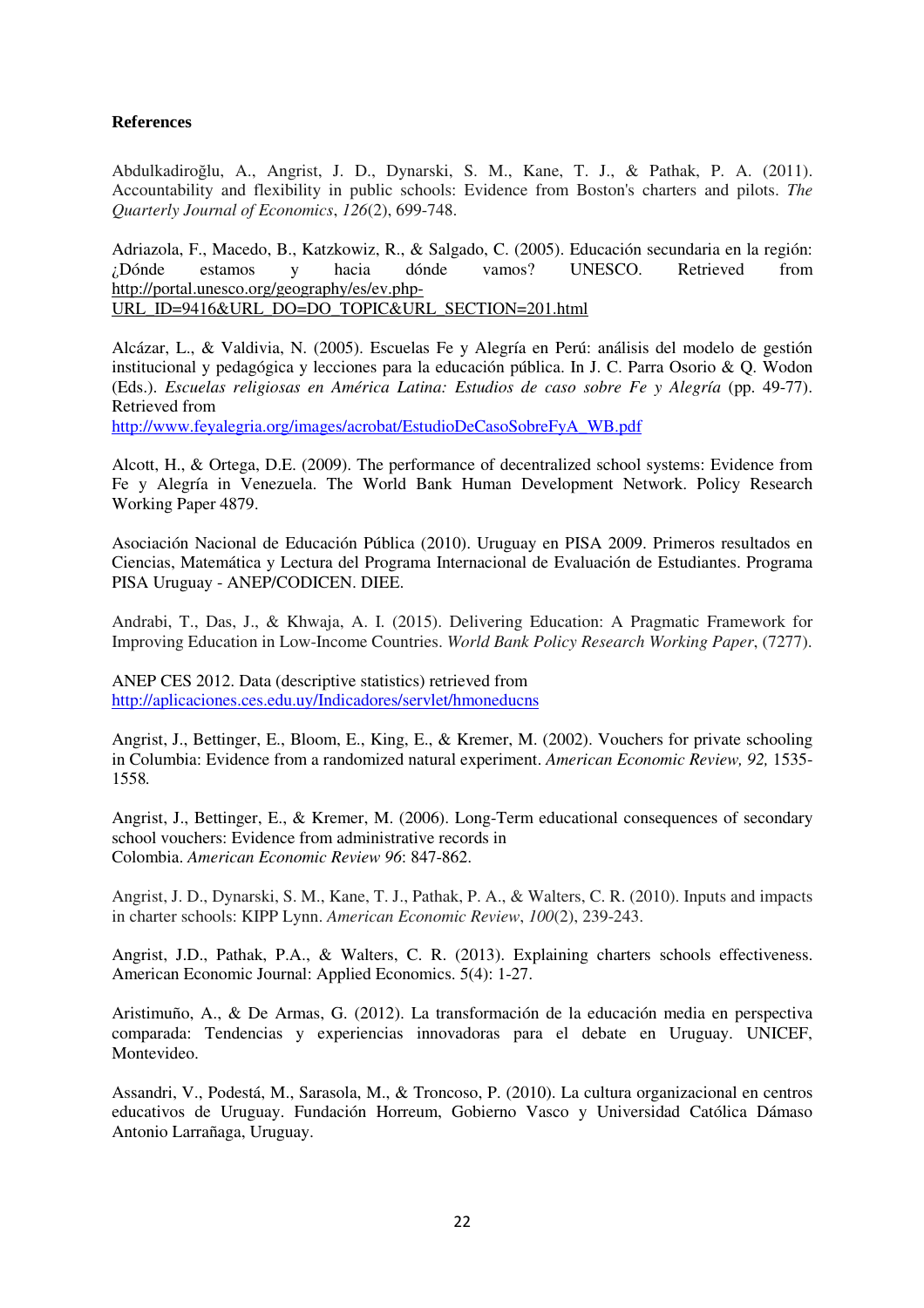Barrera-Osorio, F. (2007). The impact of private provision of public education: Empirical evidence from Bogota's concession schools. World Bank Policy Research Working Paper Series, No. 4121.

Betts, J.R., & Tang, Y.E. (2011). The Effect of charter schools on student achievement: A meta-Analysis of the literature. National Charter School Research Project.

Booker, K., Gill, B., Sass, T. R., & Zimmer, R. W. (2014). Charter High Schools' Effects on Long Term Attainment and Earnings. *Andrew Young School of Policy Studies Research Paper Series*, (14- 05).

Bruns, B., Filmer, D., & Patrinos, H. A. (2011). Making schools work: New evidence on accountability reforms. Washington, D.C.: The World Bank.

Asociación Nacional de Educación Pública (2009). Coordinación de acciones y proyectos del área matemática del Consejo de Educación Secundaria (CAPAM-CES) y equipo del programa PISA Uruguay de la División de investigación, evaluación y estadística del Consejo Directivo Central (DIEE CODICEN) 2009. Primer informe. Evaluación en matemática Ciclo Básico 2009.

Di Gropello, E. (2006). Meeting the challenges of secondary education in Latin America and East Asia: Improving efficiency and resource mobilization. The International Bank for Reconstruction and Development. The World Bank.

Dobbie, W., & Fryer Jr, R. G. (2011a). Are high-quality schools enough to increase achievement among the poor? Evidence from the Harlem Children's Zone. *American Economic Journal: Applied Economics*, 158-187.

Dobbie, W., & Fryer Jr., R. G. (2011b). Getting beneath the veil of effective schools: Evidence from New York City. NBER Working Paper 17632.

Dobbie, W., & Fryer Jr, R. G. (2013). The medium-term impacts of high-achieving charter schools on non-test score outcomes (No. w19581). National Bureau of Economic Research.

Epple, D., Romano, R., & Zimmer, R. (2015). *Charter Schools: A Survey of Research on Their Characteristics and Effectiveness* (No. w21256). National Bureau of Economic Research.

Fryer, R. G. (2014). Injecting charter school best practices into traditional public schools: Evidence from field experiments. The Quarterly Journal of Economics, 129(3), 1355-1407.

Gallegos, F. (2006). Voucher-School Competition, Incentives and Outcomes: Evidence from Chile. Boston: Massachusetts Institute of Technology.

Graduate XXI. (2013). High school graduation rates in Latin America. Inter-American Development Bank. Retrieved from http://www.graduatexxi.org/en/que-es-la-desercion-escolar/.

Holm, S. (1979). A simple sequentially rejective multiple test procedure. Scandinavian Journal of Statistics 6(2): 65-70.

Hoxby, C.M., Murarka, S., & Kang, J. (2009). How New York city's charter schools affect achievement. Cambridge, MA: New York City Charter Schools Evaluation Project.

Hoxby, C. M., &Rockoff, J. (2005). The impact of charter schools on student achievement. Harvard Institute of Economic Research Working Paper Series.

INE (Instituto Nacional de Estadisticas). Uruguayan Household Survey 2009. Microdata. http://www.ine.gub.uy/microdatos/microdatosnew2008.asp#ech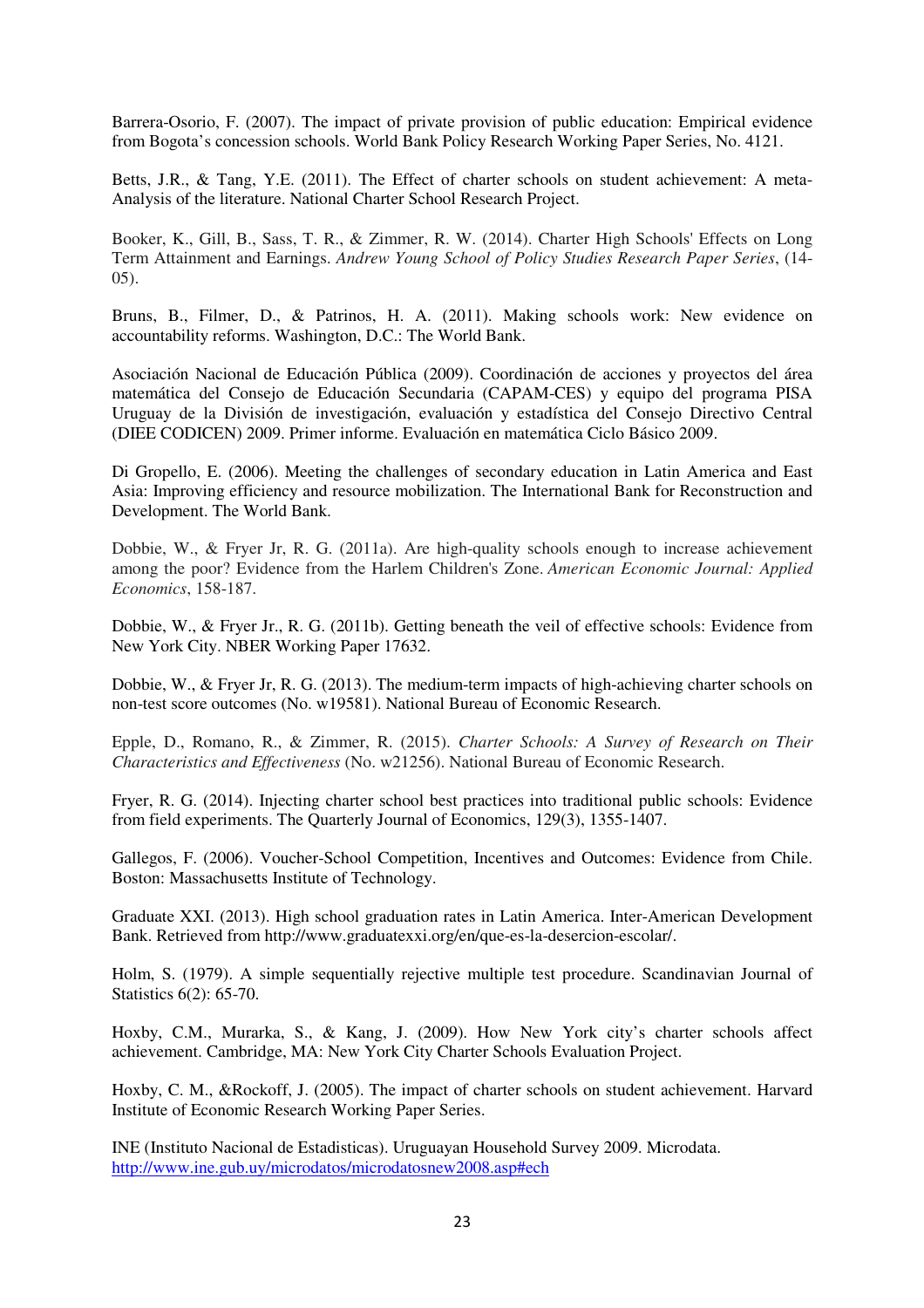Kim J., Alderman H., & Orazem P. (1999). Can private school subsidies increase schooling for the poor? The Quetta Urban Fellowship Program In Policy research working paper series 11. Washington, DC: The World Bank.

Osorio, J.C., & Wodon, Q.T. (2010). Performance of Fé y Alegría High school students in Colombia: Is it a matter of Fe (Faith) or Alegria (Joy)? World Bank Policy Research Working Paper No. 5413.

Taylor, K. (2015). At Success Academy Charter Schools, High Scores and Polarizing Tactics. New York Times, April 6th 2015.

Toma, E., & Zimmer, R. (2012). Two decades of charter schools: Expectations, reality, and the future. Economics of Education Review, 31, 209-212.

Wong, M. D., Coller, K. M., Dudovitz, R. N., Kennedy, D. P., Buddin, R., Shapiro, M. F., ... & Chung, P. J. (2014). Successful schools and risky behaviors among low-income adolescents. Pediatrics, 134(2), e389-e396.

Wyman, P. A., Cowen E. L., Work W. C. & Kerley J. H.. "The role of children future expectations in self esteem functioning and adjustment to life stress: A prospective study of urban at risk children" en Development and Psychopathology, Vol. 5,1993, pp. 645-61.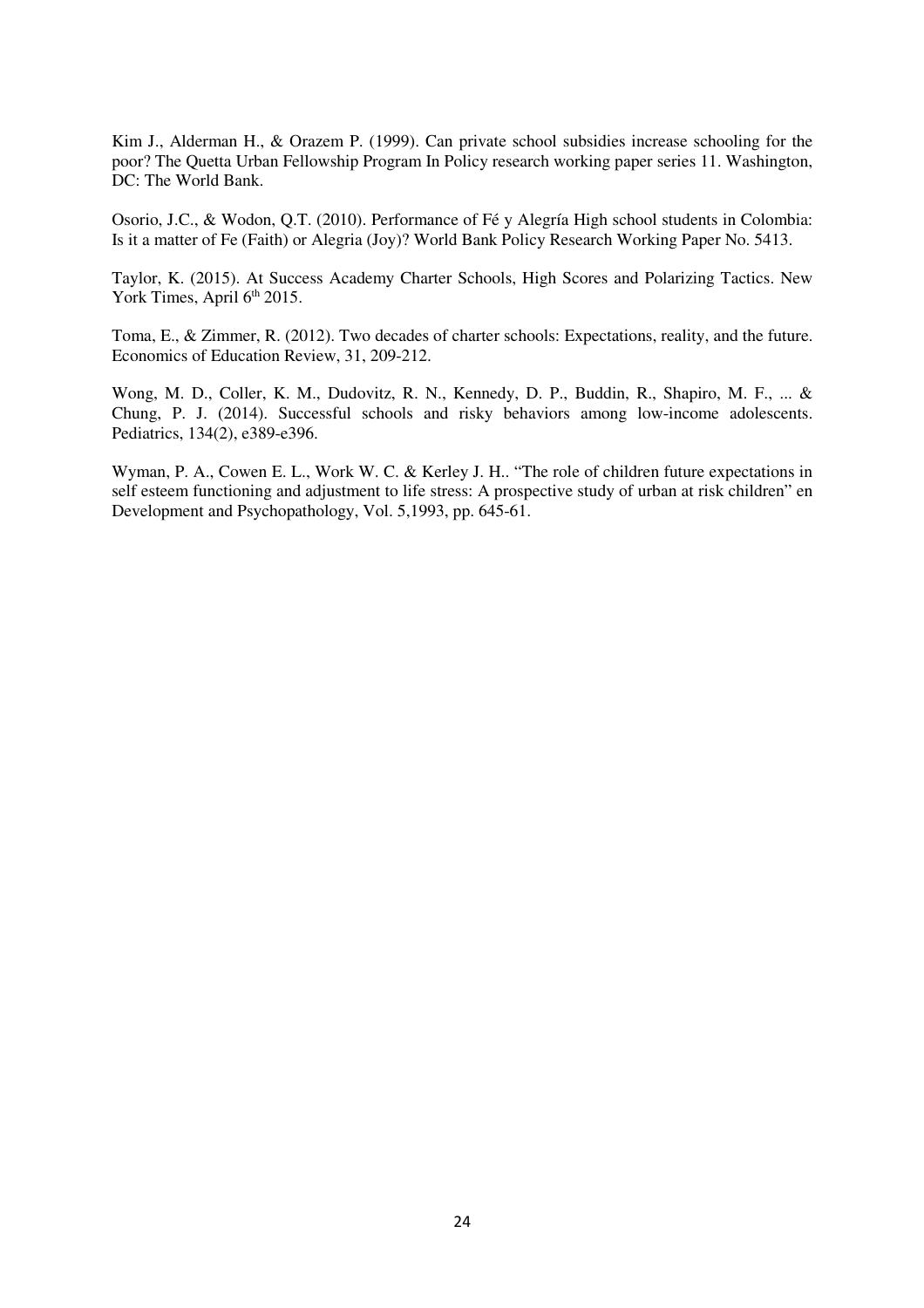# **Table 1. Descriptive Statistics at Baseline.**

|                                       | Randomized<br>candidates | Excluded<br>candidates | Candi-<br>dates<br>selected | Households<br>w/ children<br>ECH09 | Dif. $(2)-(1)$ | Dif. $(3)-(1)$ |
|---------------------------------------|--------------------------|------------------------|-----------------------------|------------------------------------|----------------|----------------|
|                                       |                          |                        | a priori                    |                                    |                |                |
|                                       | (1)                      | (2)                    | (3)                         | (4)                                | (5)            | (6)            |
| <b>Demographic characteristics</b>    |                          |                        |                             |                                    |                |                |
| Age                                   | 12.259                   | 12.708                 | 12.215                      |                                    | $0.449**$      | $-0.045$       |
| Male                                  | 0.450                    | 0.512                  | 0.577                       |                                    | 0.062          | 0.127          |
| <b>Academic indicators</b>            |                          |                        |                             |                                    |                |                |
| Preschool                             | 0.733                    | 0.621                  | 0.714                       |                                    | $-0.112$       | $-0.018$       |
| Public primary                        | 0.707                    | 0.719                  | 0.692                       |                                    | 0.012          | $-0.015$       |
| After-school programs (if public sch) | 0.313                    | 0.382                  | 0.308                       |                                    | 0.069          | $-0.005$       |
| Good/excellent student                | 0.460                    | 0.235                  | 0.423                       |                                    | $-0.225*$      | $-0.037$       |
| Average/regular student               | 0.440                    | 0.618                  | 0.500                       |                                    | $0.178*$       | 0.060          |
| <b>Bad student</b>                    | 0.100                    | 0.147                  | 0.077                       |                                    | 0.047          | $-0.023$       |
| Repeated at least one grade           | 0.170                    | 0.349                  | 0.077                       |                                    | $0.179**$      | $-0.093$       |
| Results from pre-test                 | 4.802                    | 4.421                  | 5.680                       |                                    | $-0.381#$      | $0.878**$      |
| Less than 4 in pre-test               | 0.396                    | 0.526                  | 0.200                       |                                    | 0.130#         | $-0.196*$      |
| <b>Religion</b>                       |                          |                        |                             |                                    |                |                |
| Catholic                              | 0.500                    | 0.176                  | 0.423                       |                                    | $-0.324**$     | $-0.077$       |
| Other religions                       | 0.071                    | 0.088                  | 0.115                       |                                    | 0.017          | 0.044          |
| <b>Household environment</b>          |                          |                        |                             |                                    |                |                |
| Number of people at home              | 4.460                    | 4.412                  | 5.231                       | 4.157                              | $-0.048$       | $0.771*$       |
| Both parents at home                  | 0.560                    | 0.676                  | 0.577                       | 0.629                              | 0.116          | 0.017          |
| Only one parent at home               | 0.190                    | 0.176                  | 0.077                       | 0.367                              | $-0.014$       | $-0.113$       |
| House owner                           | 0.571                    | 0.600                  | 0.654                       | 0.568                              | 0.029          | 0.082          |
| Parents' education: primary only      | 0.303                    | 0.400                  | 0.308                       | 0.058                              | 0.097          | 0.005          |
| Parents's education: < high school    | 0.566                    | 0.467                  | 0.577                       | 0.630                              | $-0.099$       | 0.011          |
| Parents' education: high school grad  | 0.131                    | 0.133                  | 0.115                       | 0.312                              | 0.002          | $-0.016$       |
| Head of houshold works                | 0.949                    | 0.933                  | 0.885                       | 0.810                              | $-0.016$       | $-0.065$       |
| Household income (2010 US\$)^         | 605.4                    | 766.6                  | 541.0                       | 1574.1                             | $161.2**$      | $-64.4$        |
| Durable goods index                   | 0.319                    | 0.306                  | 0.292                       | 0.383                              | $-0.013$       | $-0.027$       |
| Cash transfers from government        | 0.495                    | 0.467                  | 0.615                       | 0.613                              | $-0.028$       | 0.120          |
| Max N                                 | 100                      | 43                     | 26                          | 18648                              |                |                |

# statistically significant at 10%; \* statistically significant at 5%; \*\* statistically significant at 1%

^ The exchange rate in 2010 was 20 Uruguayan pesos por every US dollar.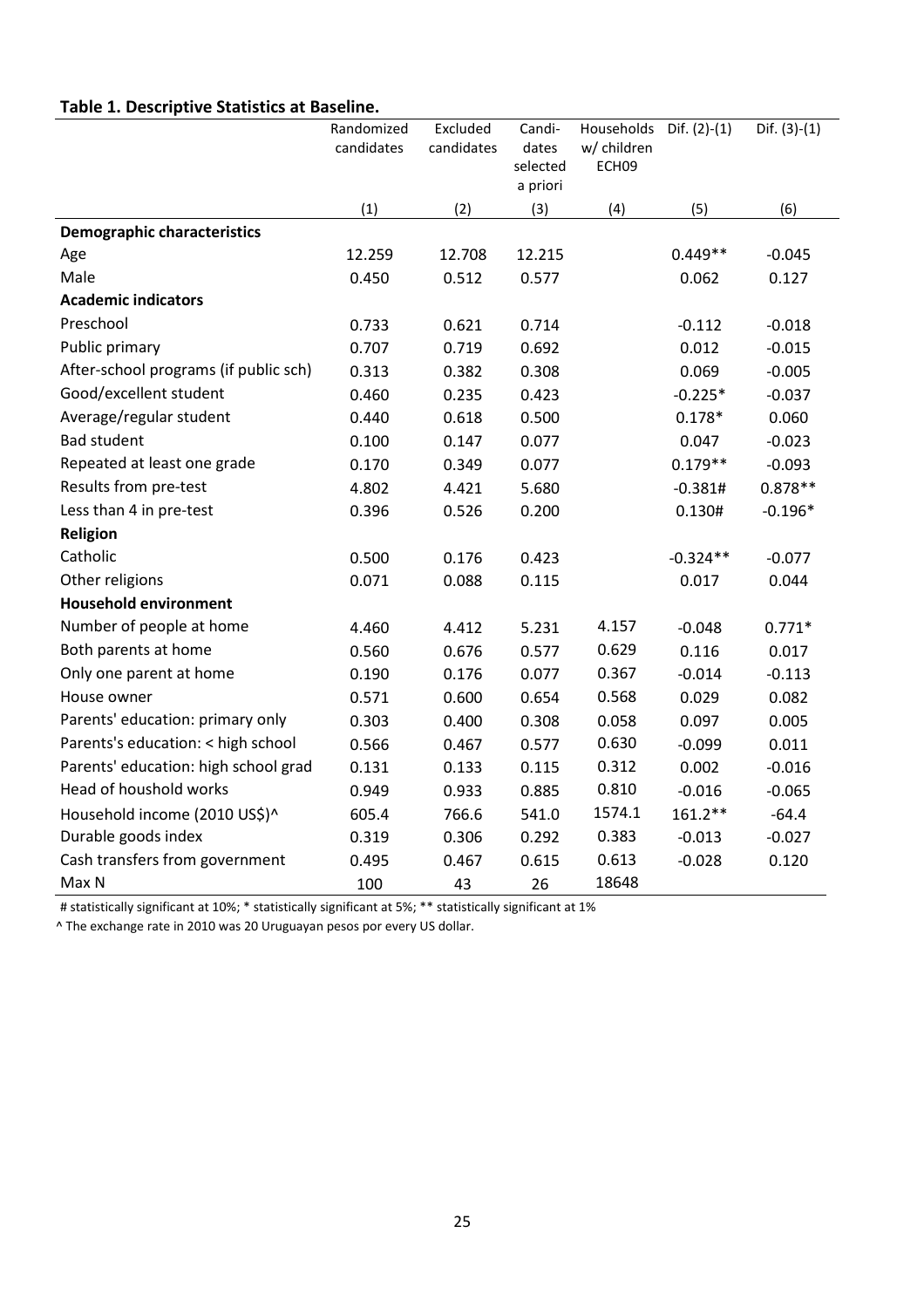|  |  | Table 2. Mean Comparison of Baseline Characteristics. Group Subject to Randomization. |  |
|--|--|---------------------------------------------------------------------------------------|--|
|  |  |                                                                                       |  |

|                                      | Treatment | Control | <b>Difference</b> | Std. Error | $\mathsf{N}$ |
|--------------------------------------|-----------|---------|-------------------|------------|--------------|
|                                      | (1)       | (2)     | (3)               | (4)        | (5)          |
| <b>Demographic characteristics</b>   |           |         |                   |            |              |
| Age                                  | 12.291    | 12.235  | 0.056             | (0.098)    | 95           |
| Male                                 | 0.419     | 0.474   | $-0.055$          | (0.101)    | 100          |
| <b>Academic indicators</b>           |           |         |                   |            |              |
| Preschool                            | 0.769     | 0.702   | 0.067             | (0.096)    | 86           |
| Public primary                       | 0.721     | 0.696   | 0.025             | (0.093)    | 99           |
| After-school programs                | 0.349     | 0.286   | 0.063             | (0.095)    | 99           |
| Good/excellent student               | 0.535     | 0.404   | 0.131             | (0.101)    | 100          |
| Average/regular student              | 0.372     | 0.491   | $-0.119$          | (0.100)    | 100          |
| <b>Bad student</b>                   | 0.093     | 0.105   | $-0.012$          | (0.061)    | 100          |
| Repeated at least one grade          | 0.162     | 0.175   | $-0.013$          | (0.076)    | 100          |
| Results from pre-test                | 4.929     | 4.704   | 0.225             | (0.311)    | 96           |
| Less than 4 in pre-test              | 0.349     | 0.404   | $-0.055$          | (0.098)    | 100          |
| <b>Religion</b>                      |           |         |                   |            |              |
| Catholic                             | 0.559     | 0.455   | 0.104             | (0.102)    | 98           |
| Other religions                      | 0.070     | 0.073   | $-0.003$          | (0.053)    | 98           |
| <b>Household environment</b>         |           |         |                   |            |              |
| Number of people at home             | 4.465     | 4.456   | 0.009             | (0.309)    | 100          |
| Both parents at home                 | 0.558     | 0.561   | $-0.003$          | (0.101)    | 100          |
| Only one parent at home              | 0.163     | 0.211   | $-0.048$          | (0.079)    | 100          |
| House owner                          | 0.190     | 0.125   | 0.065             | (0.076)    | 98           |
| Parents' education: primary only     | 0.628     | 0.518   | 0.110             | (0.100)    | 99           |
| Parents' education: high school grad | 0.116     | 0.143   | $-0.027$          | (0.068)    | 99           |
| Head of houshold works               | 0.814     | 0.786   | 0.028             | (0.082)    | 99           |
| Household income (in 2010 US\$)^     | 566.1     | 635.1   | $-69.1$           | (57.3)     | 100          |
| Durable goods index                  | 0.343     | 0.301   | 0.042             | (0.036)    | 100          |
| Cash transfers from government       | 0.488     | 0.500   | $-0.012$          | (0.102)    | 99           |

# statistically significant at 10%; \* statistically significant at 5%; \*\* statistically significant at 1%

^ The exchange rate in 2010 was 20 Uruguayan pesos por every US dollar.

Treatment subjects are students randomly selected to enter Liceo Jubilar; control subjects are students that participated in the lottery but were not drafted.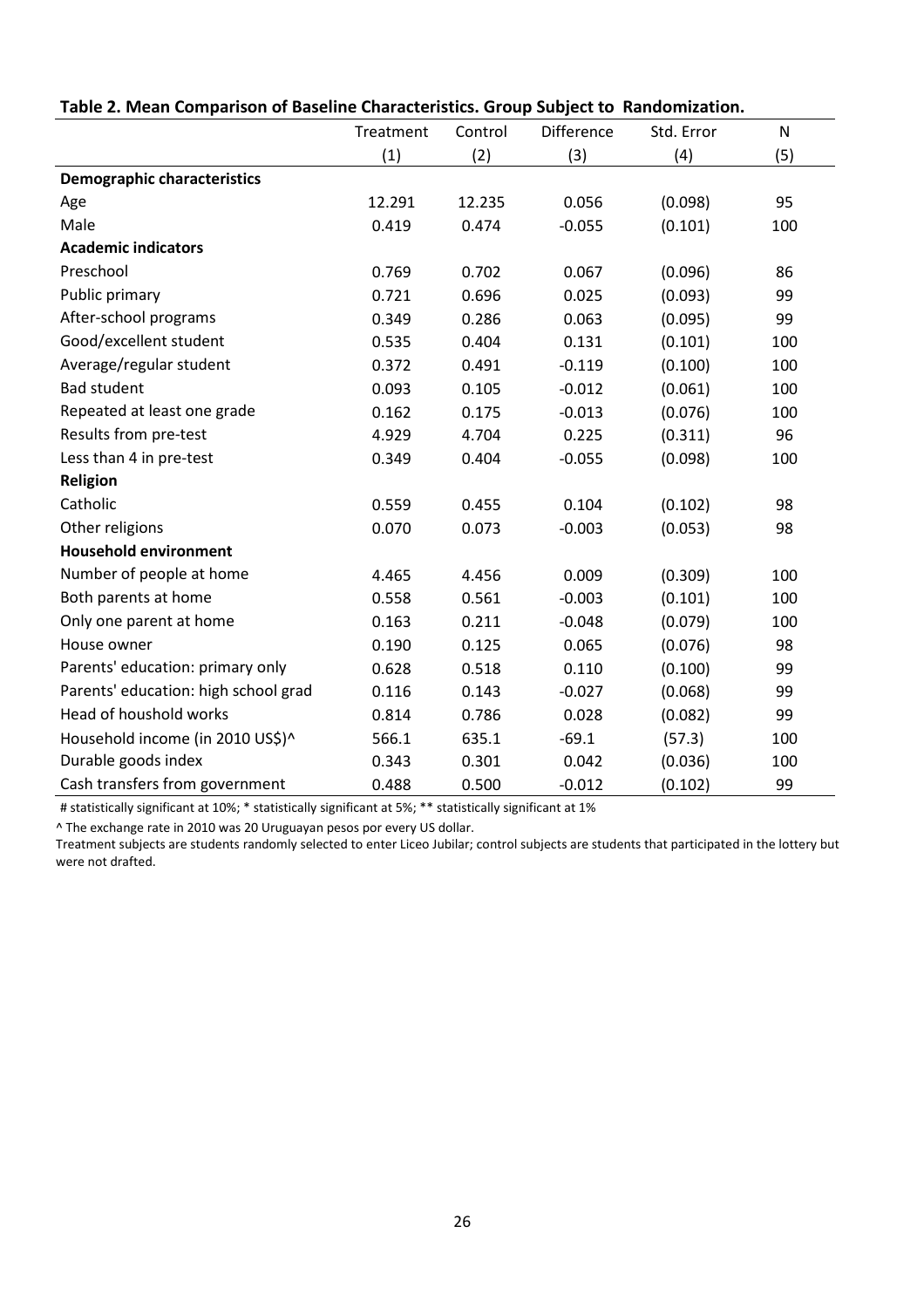# **Table 3. Effects on Educational Outcomes.**

|                                               | Treatment | Control  | <b>Difference</b> | Std. Error | N   |
|-----------------------------------------------|-----------|----------|-------------------|------------|-----|
|                                               | (1)       | (2)      | (3)               | (4)        | (5) |
| <b>Enrollment, assistance and progression</b> |           |          |                   |            |     |
| Fritollment: Fritolled in 2011                | 1.000     | 0.965    | 0.035             | (0.025)    | 100 |
| Progression: Enrolled in second grade in 2011 | 0.976     | 0.789    | $0.187**$         | (0.059)    | 100 |
| Abandoned school before the end of the year   |           |          |                   |            |     |
| in 2010                                       | 0.000     | 0.088    | $-0.088**$        | (0.008)    | 100 |
| % days absent in 2010                         | 0.037     | 0.057    | $-0.019*$         | (0.014)    | 93  |
| <b>Academic achievement</b>                   |           |          |                   |            |     |
| Test scores in Math                           | 0.040     | $-0.033$ | 0.073             | (0.206)    | 93  |
| Test scores in Spanish                        | 0.162     | $-0.133$ | 0.295             | (0.211)    | 93  |
| Average academic achievement                  | 0.066     | $-0.055$ | 0.121             | (0.207)    | 93  |

# statistically significant at 10%; \* statistically significant at 5%; \*\* statistically significant at 1%

Treatment subjects are students randomly selected to enter Liceo Jubilar; control subjects are students that participated in the lottery but were not drafted.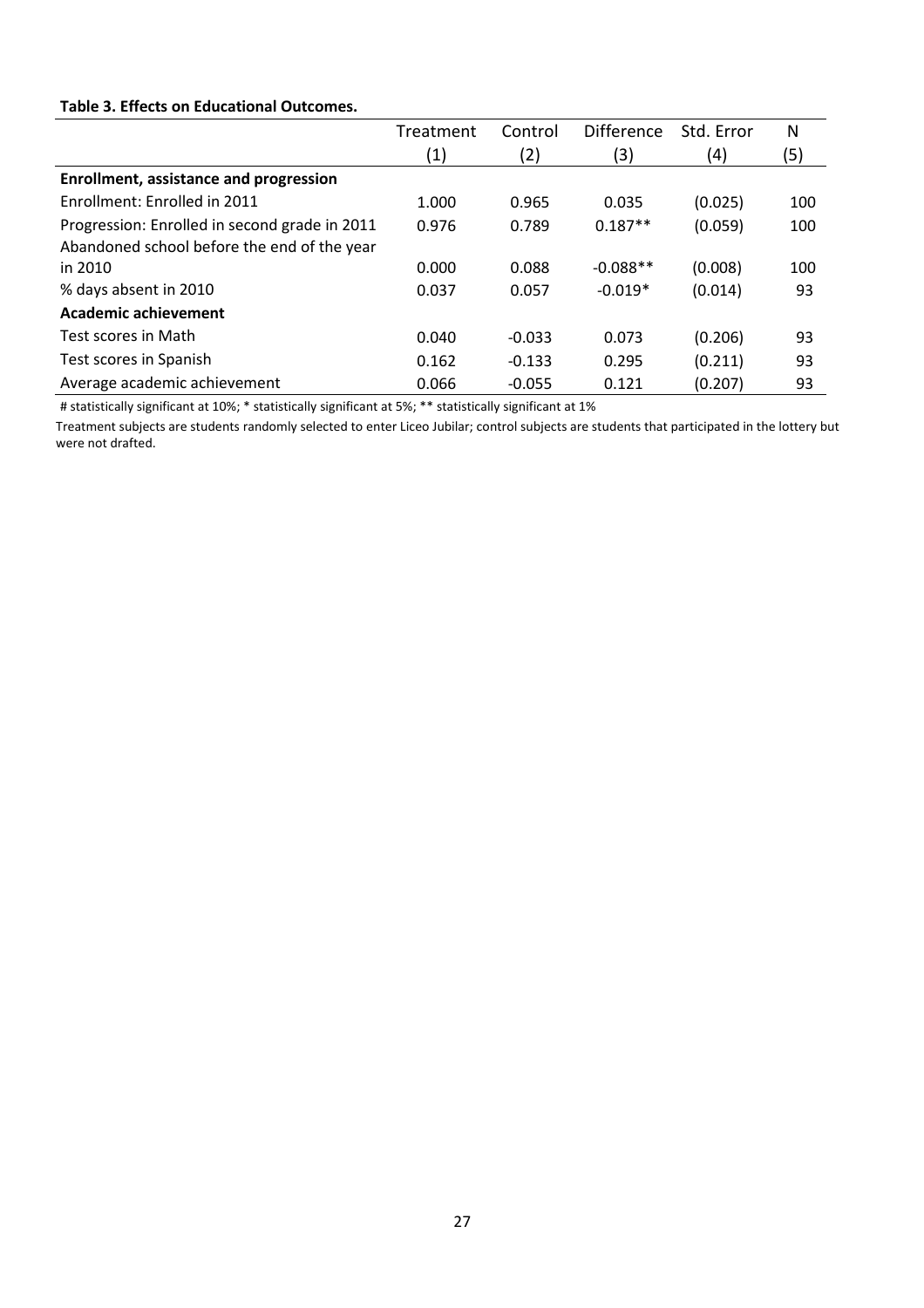# **Table 4. Effects on educational expectations and perceptions on school climate.**

|                                                            | Treatment | Control | <b>Difference</b> | Std. Frror | N   |
|------------------------------------------------------------|-----------|---------|-------------------|------------|-----|
|                                                            | (1)       | (2)     | (3)               | (4)        | (5) |
| <b>Educational Expectations</b>                            |           |         |                   |            |     |
| Student expects to complete college                        | 0.585     | 0.304   | $0.281**$         | (0.104)    | 87  |
| Parent expects child to complete college                   | 0.659     | 0.435   | $0.224*$          | (0.105)    | 87  |
| <b>Perceptions on School Climate</b>                       |           |         |                   |            |     |
| Safety 1 - Student feels safe at school                    | 1.000     | 0.870   | $0.130*$          | (0.050)    | 87  |
| Safety 2 - Parent thinks student is safe at school         | 0.976     | 0.674   | $0.302**$         | (0.074)    | 87  |
| Discipline 1 - Climate of respect and discipline at school | 0.902     | 0.587   | $0.315**$         | (0.087)    | 87  |
| Discipline 2 - Conflicts solved without fights or threats  | 0.805     | 0.348   | $0.457**$         | (0.095)    | 87  |
| Discipline 3 - Suspensions from school in 2010             | 0.000     | 0.152   | $-0.152**$        | (0.054)    | 87  |
| Belonging 1 - Student feels happy at school                | 0.976     | 0.848   | $0.128*$          | (0.059)    | 87  |
| Belonging 2 - Student talks to educators about concerns    | 1.000     | 0.957   | 0.043             | (0.030)    | 87  |

# statistically significant at 10%; \* statistically significant at 5%; \*\* statistically significant at 1%

(1) Sample of home interview respondents with non-missing ítems.

(2) Treatment subjects are students randomly selected to enter Liceo Jubilar; control subjects are students that participated in the lottery but were not drafted.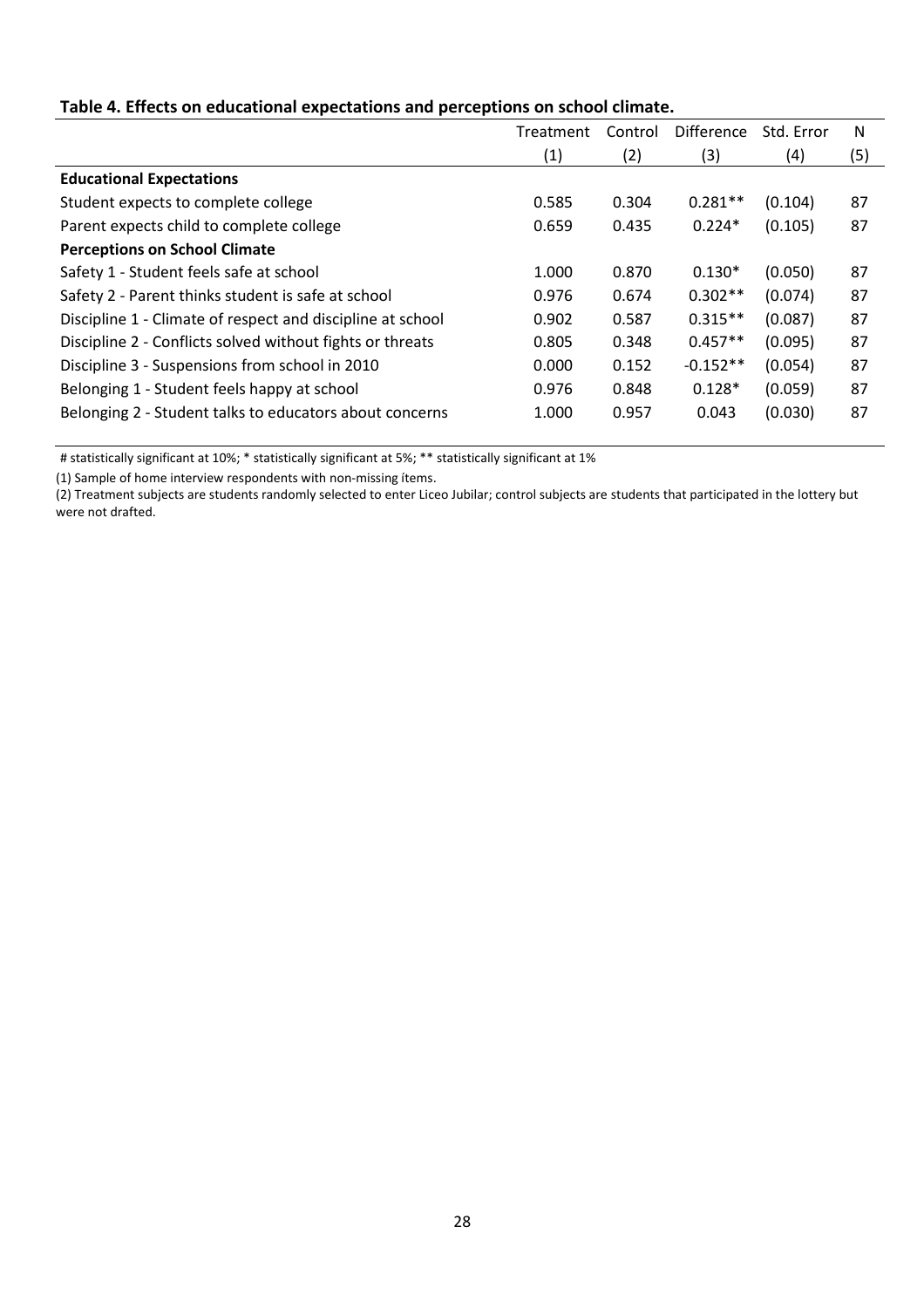# **Table 5. Parental involvement and extracurricular activities**

|                                                  | Treatment | Control | <b>Difference</b> | Std. Error | N   |
|--------------------------------------------------|-----------|---------|-------------------|------------|-----|
|                                                  | (1)       | (2)     | (3)               | (4)        | (5) |
| <b>Parental involvement</b>                      |           |         |                   |            |     |
| Parent turns to school in case of problems       | 0.975     | 0.478   | $0.497**$         | (0.078)    | 87  |
| Parents collaborate with school activities       | 1.000     | 0.587   | $0.413**$         | (0.073)    | 87  |
| <b>Extracurricular activities (weekly basis)</b> |           |         |                   |            |     |
| Sports                                           | 0.926     | 0.804   | 0.122#            | (0.072)    | 87  |
| Art                                              | 0.586     | 0.435   | 0.151             | (0.107)    | 87  |
| Religion                                         | 0.854     | 0.109   | $0.745**$         | (0.073)    | 87  |
| Community service                                | 0.415     | 0.109   | $0.306**$         | (0.091)    | 87  |
| Study group                                      | 0.268     | 0.239   | 0.029             | (0.095)    | 87  |
| Tutoring                                         | 0.219     | 0.043   | $0.176*$          | (0.072)    | 87  |
| Language                                         | 0.171     | 0.109   | 0.062             | (0.075)    | 87  |
| Job market training                              | 0.414     | 0.043   | $0.371**$         | (0.084)    | 87  |
| Number of extra-curricular activities            | 3.853     | 1.891   | $1.962**$         | (0.289)    | 87  |

# statistically significant at 10%; \* statistically significant at 5%; \*\* statistically significant at 1%

(1) Sample of home interview respondents with non-missing ítems.

(2) Treatment subjects are students randomly selected to enter Liceo Jubilar; control subjects are students that participated in the lottery but were not drafted.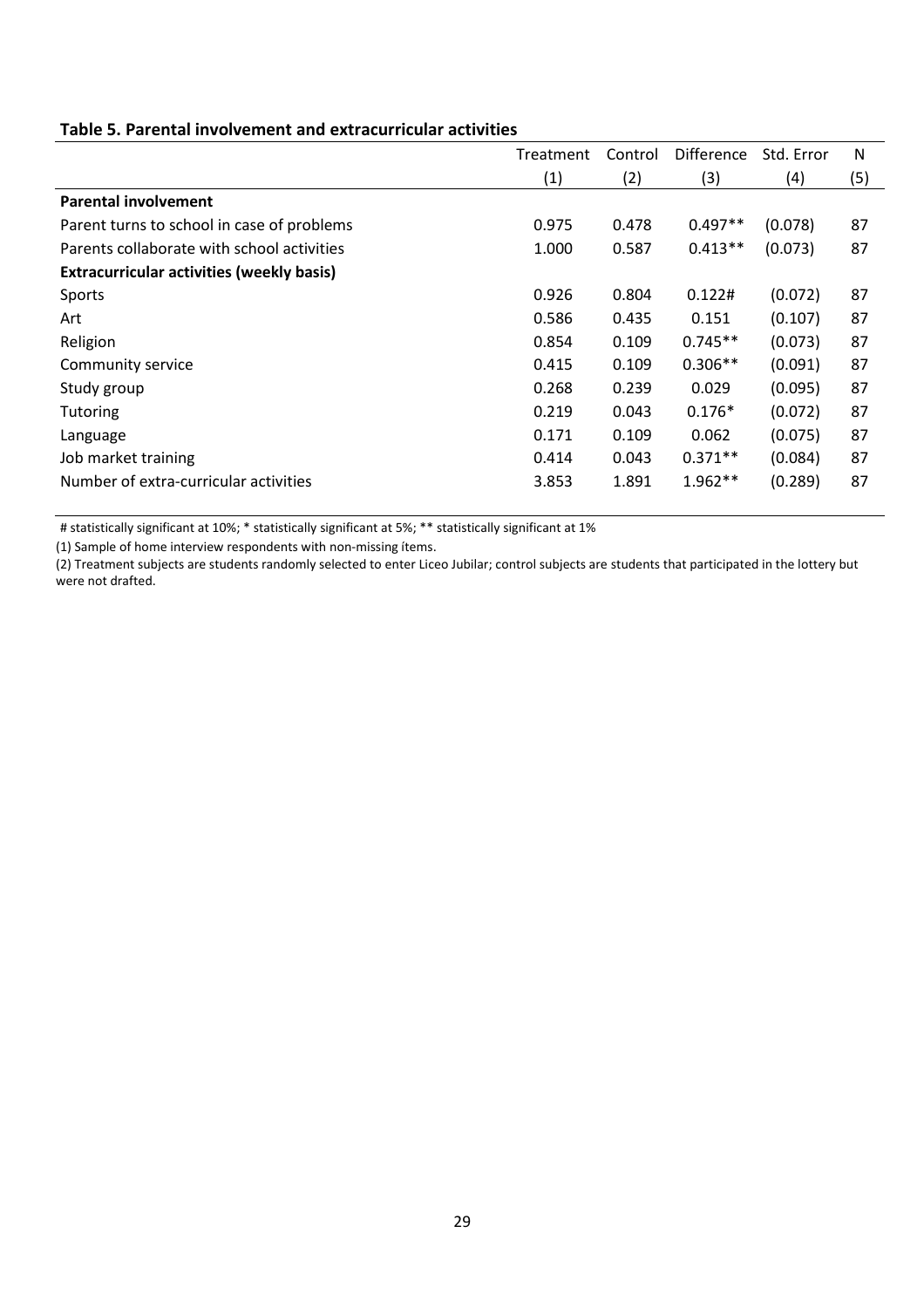|                              | Subsample 2: non-missing values in relevant |         |           |            |                     |         |          |            |
|------------------------------|---------------------------------------------|---------|-----------|------------|---------------------|---------|----------|------------|
|                              | Subsample 1: available test results (N=93)  |         |           |            | survey items (N=87) |         |          |            |
|                              | Treat-                                      |         | Differ-   |            | Treat-              |         | Differ-  |            |
|                              | ment                                        | Control | ence      | Std. Error | ment                | Control | ence     | Std. Error |
|                              | (1)                                         | (2)     | (3)       | (4)        | (5)                 | (6)     | (7)      | (8)        |
| Age                          | 12.285                                      | 12.277  | 0.008     | (0.102)    | 12.305              | 12.20   | 0.106    | (0.101)    |
| Male                         | 0.429                                       | 0.510   | $-0.081$  | (0.105)    | 0.439               | 0.52    | $-0.083$ | (0.108)    |
| Preschool                    | 0.763                                       | 0.717   | 0.046     | (0.097)    | 0.784               | 0.71    | 0.073    | (0.101)    |
| <b>Public Primary School</b> | 0.714                                       | 0.720   | $-0.006$  | (0.095)    | 0.732               | 0.69    | 0.043    | (0.099)    |
| After school program         | 0.357                                       | 0.320   | 0.037     | (0.100)    | 0.341               | 0.33    | 0.008    | (0.103)    |
| Good/Excellent student       | 0.547                                       | 0.392   | 0.155     | (0.104)    | 0.537               | 0.44    | 0.102    | (0.108)    |
| Avg/Regular student          | 0.357                                       | 0.529   | $-0.172#$ | (0.103)    | 0.366               | 0.48    | $-0.112$ | (0.107)    |
| <b>Bad student</b>           | 0.095                                       | 0.078   | 0.017     | (0.060)    | 0.098               | 0.087   | 0.011    | (0.063)    |
| Repeated at least one grade  | 0.167                                       | 0.196   | $-0.029$  | (0.081)    | 0.171               | 0.152   | 0.019    | (0.080)    |
| Results from pre-test        | 4.878                                       | 4.735   | 0.143     | (0.321)    | 4.900               | 4.791   | 0.109    | (0.340)    |
| Less than 4 in pre-test      | 0.357                                       | 0.412   | $-0.055$  | (0.102)    | 0.341               | 0.391   | $-0.050$ | (0.104)    |
| Catholic                     | 0.548                                       | 0.449   | 0.099     | (0.106)    | 0.561               | 0.523   | 0.038    | (0.109)    |
| Other religions              | 0.072                                       | 0.082   | $-0.010$  | (0.056)    | 0.073               | 0.091   | $-0.018$ | (0.060)    |
| Number of people in          |                                             |         |           |            |                     |         |          |            |
| household                    | 4.500                                       | 4.529   | $-0.029$  | (0.326)    | 4.415               | 4.283   | 0.132    | (0.334)    |
| Both parents at home         | 0.547                                       | 0.627   | $-0.080$  | (0.103)    | 0.561               | 0.587   | $-0.026$ | (0.107)    |
| Only one parent at home      | 0.166                                       | 0.176   | $-0.010$  | (0.079)    | 0.170               | 0.217   | $-0.047$ | (0.086)    |
| House owners                 | 0.195                                       | 0.120   | 0.075     | (0.078)    | 0.200               | 0.111   | 0.089    | (0.080)    |
| Parents' Educ: Primary only  | 0.643                                       | 0.540   | 0.103     | (0.103)    | 0.610               | 0.511   | 0.099    | (0.108)    |
| Parents' Educ: High school   | 0.119                                       | 0.120   | $-0.001$  | (0.069)    | 0.122               | 0.156   | $-0.034$ | (0.075)    |
| Hhld head works full time    | 0.810                                       | 0.820   | $-0.010$  | (0.082)    | 0.829               | 0.844   | $-0.015$ | (0.081)    |
| Household income             | 11287                                       | 12650   | $-1363$   | (1202)     | 11315               | 12682   | $-1368$  | (1254)     |
| Durable goods index          | 0.348                                       | 0.310   | 0.038     | (0.037)    | 0.340               | 0.301   | 0.039    | (0.038)    |
| Cash transfers from          |                                             |         |           |            |                     |         |          |            |
| Government                   | 0.500                                       | 0.480   | 0.020     | (0.106)    | 0.512               | 0.511   | 0.001    | (0.109)    |

# **Appendix Table 1. Differences in Pre-Enrollment Characteristics by ITT in Two Subsamples**

# statistically significant at 10%; \* statistically significant at 5%; \*\* statistically significant at 1%

Treatment subjects are students randomly selected to enter Liceo Jubilar; control subjects are students that participated in the lottery but were not drafted.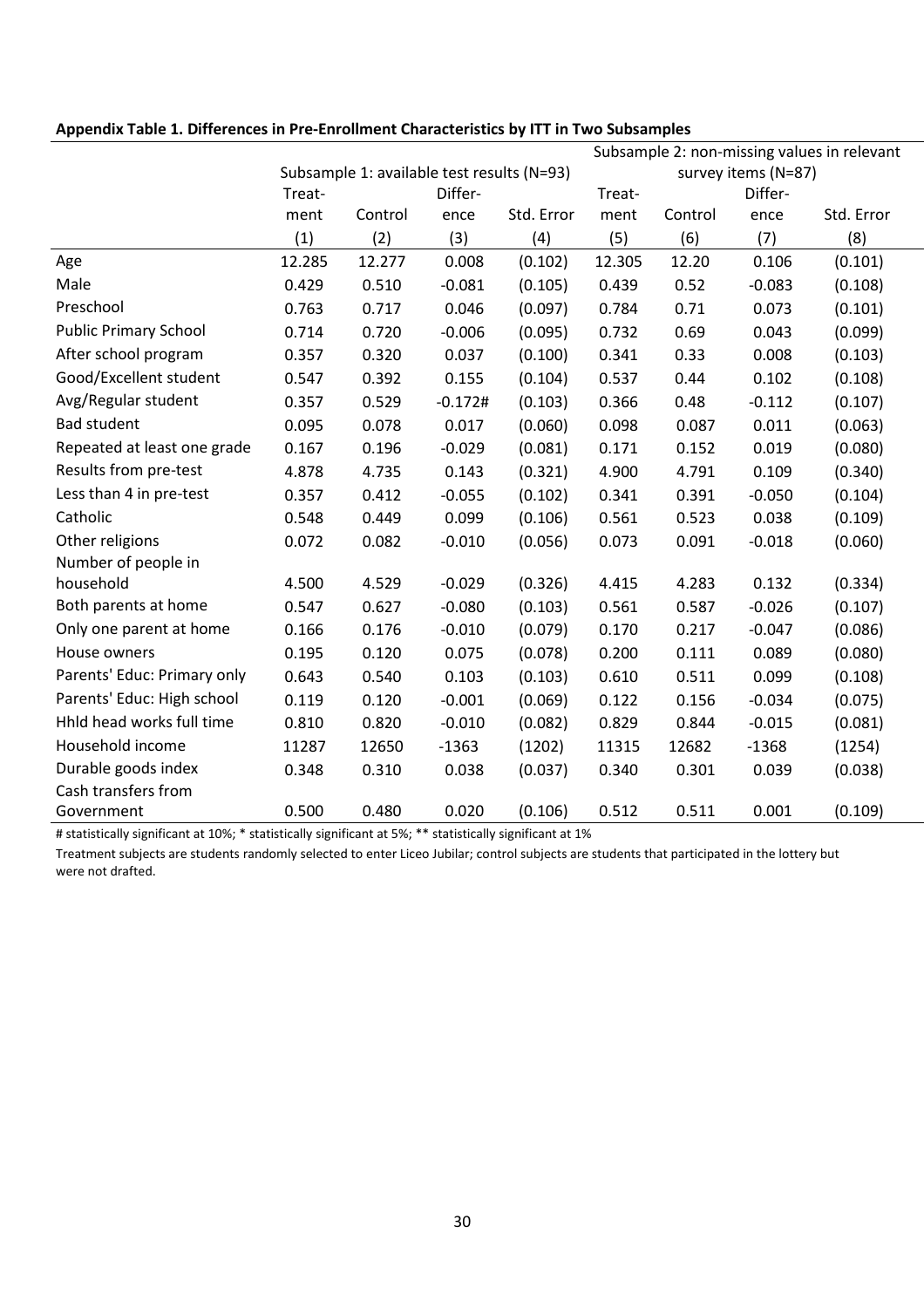| Appendix Table 2: School's running costs per student (2010 US dollars^). |       |  |  |  |
|--------------------------------------------------------------------------|-------|--|--|--|
| <b>Academic and technical staff</b>                                      | 1,113 |  |  |  |
| <b>School Management</b>                                                 | 298   |  |  |  |
| Academic Coordination                                                    | 280   |  |  |  |
| <b>Teachers</b>                                                          | 447   |  |  |  |
| Technical staff (social worker, psychologist)                            | 88    |  |  |  |
| Utilities and other services                                             | 488   |  |  |  |
| Utilities                                                                | 355   |  |  |  |
| Other services (janitors, security)                                      | 133   |  |  |  |
| <b>Extracurricular activities</b>                                        | 973   |  |  |  |
| Coordinator                                                              | 101   |  |  |  |
| Volunteer staff - imputed value                                          | 792   |  |  |  |
| School trips and outings                                                 | 80    |  |  |  |
| Supplies, materials, and other costs                                     | 799   |  |  |  |
| Books, uniforms and other supplies                                       | 102   |  |  |  |
| Meals                                                                    | 624   |  |  |  |
| Parents' time                                                            | 73    |  |  |  |
| <b>Total Running Costs per Student</b>                                   | 3,373 |  |  |  |

^ The exchange rate in 2010 was 20 Uruguayan pesos por every US dollar.